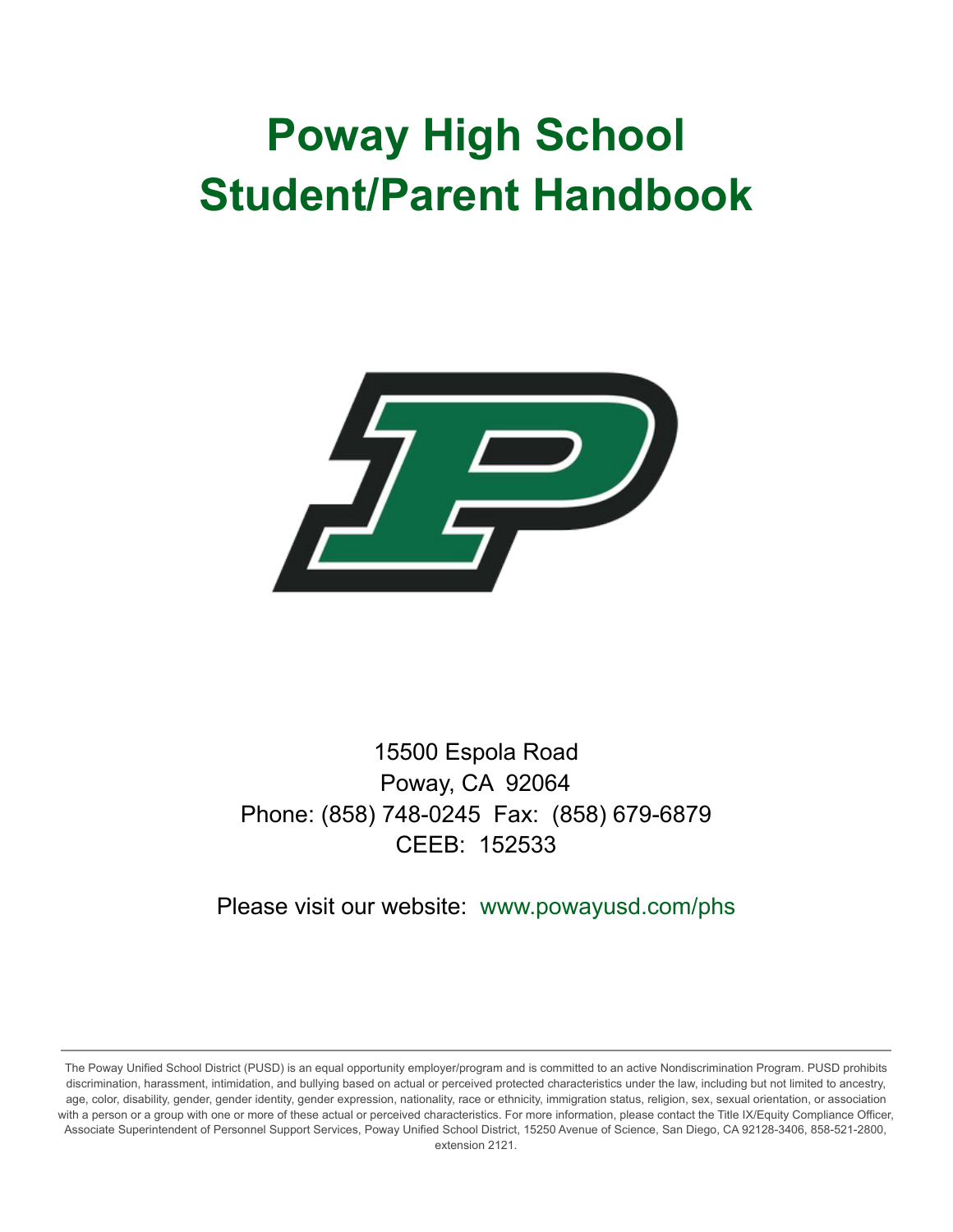# <span id="page-1-0"></span>**Table of Contents**

| <b>Administration/Counseling Staff</b>                     | $\overline{2}$  | <b>Fighting/Battery</b>                 | 20 | <b>Parking Information</b>                              | 27 |
|------------------------------------------------------------|-----------------|-----------------------------------------|----|---------------------------------------------------------|----|
| <b>Titan Mission and Vision</b>                            | $\overline{3}$  | <b>Finance Transactions</b>             | 20 | <b>PE Uniforms</b>                                      | 28 |
| <b>Academics/Grading/Graduation</b><br><b>Requirements</b> | $\overline{4}$  | 5.5 Period Classes                      | 20 | <b>Peer Counseling</b>                                  | 28 |
| <b>Academic Honesty/Ethics</b>                             | $6\overline{6}$ | <b>Food and Nutrition Center</b>        | 21 | <b>Profanity or Vulgarity</b>                           | 28 |
| <b>ASB (Associated Student Body)</b>                       | $\overline{I}$  | Gambling                                | 21 | <b>Public Displays of Affection</b>                     | 29 |
| <b>Athletics</b>                                           | 8               | <b>Gang Policy</b>                      | 21 | <b>Report Cards/Progress Reports</b>                    | 29 |
| <b>Attendance</b>                                          | 8               | Graduation                              | 22 | <b>Search and Seizure</b>                               | 29 |
| <b>Cell Phones (see Electronic</b><br>Devices)             | 18              | <b>Hall Passes</b>                      | 22 | <b>Sexual Harassment</b>                                | 29 |
| <b>Clubs</b>                                               | 9               | Harassment/Discrimination               | 22 | Skateboards, Scooters,<br>Rollerblades, and Bicycles    | 30 |
| <b>Copyrighted Material</b>                                | 9               | <b>Hate Harassment/Hate Behavior</b>    | 23 | <b>Smoking/Tobacco Use/Vaping</b>                       | 30 |
| <b>Core Values</b>                                         | 10              | <b>Hazing</b>                           | 23 | <b>Student Organizations and Equal</b><br><b>Access</b> | 30 |
| Counseling                                                 | 10              | <b>ID Cards</b>                         | 23 | <b>Student Services</b>                                 | 30 |
| Cyberbullying                                              | 11              | Library                                 | 24 | <b>Suspensions</b>                                      | 30 |
| <b>Daily Bulletin and Newsletter</b>                       | 11              | Littering                               | 24 | Technology - Appropriate Use                            | 31 |
| <b>Dances and Dance Policies</b>                           | 11              | Lockers                                 | 24 | <b>Theft and Property Destruction</b>                   | 31 |
| <b>Discipline-Standards for</b><br><b>Student Behavior</b> | 12              | <b>Lost and Found</b>                   | 25 | <b>Titan Center</b>                                     | 31 |
| <b>Disciplinary Actions</b>                                | 15              | Lunch/Off-Campus Lunch<br><b>Passes</b> | 25 | <b>Transcripts</b>                                      | 32 |
| <b>Dress Code</b>                                          | <u>18</u>       | <b>Medications</b>                      | 25 | <b>Truancy</b>                                          | 32 |
| <b>Electronic Devices</b>                                  | <u>18</u>       | <b>OCIS</b>                             | 26 | <b>Unsafe Behavior</b>                                  | 32 |
| Eligibility/Co-Curricular<br>Participation                 | 19              | <b>Off-Limits Areas</b>                 | 26 | <b>Visitors</b>                                         | 33 |
| Explosives, Weapons, and<br><b>Related Devices</b>         | 19              | Off-Roll                                | 27 | <b>Work Permits</b>                                     | 33 |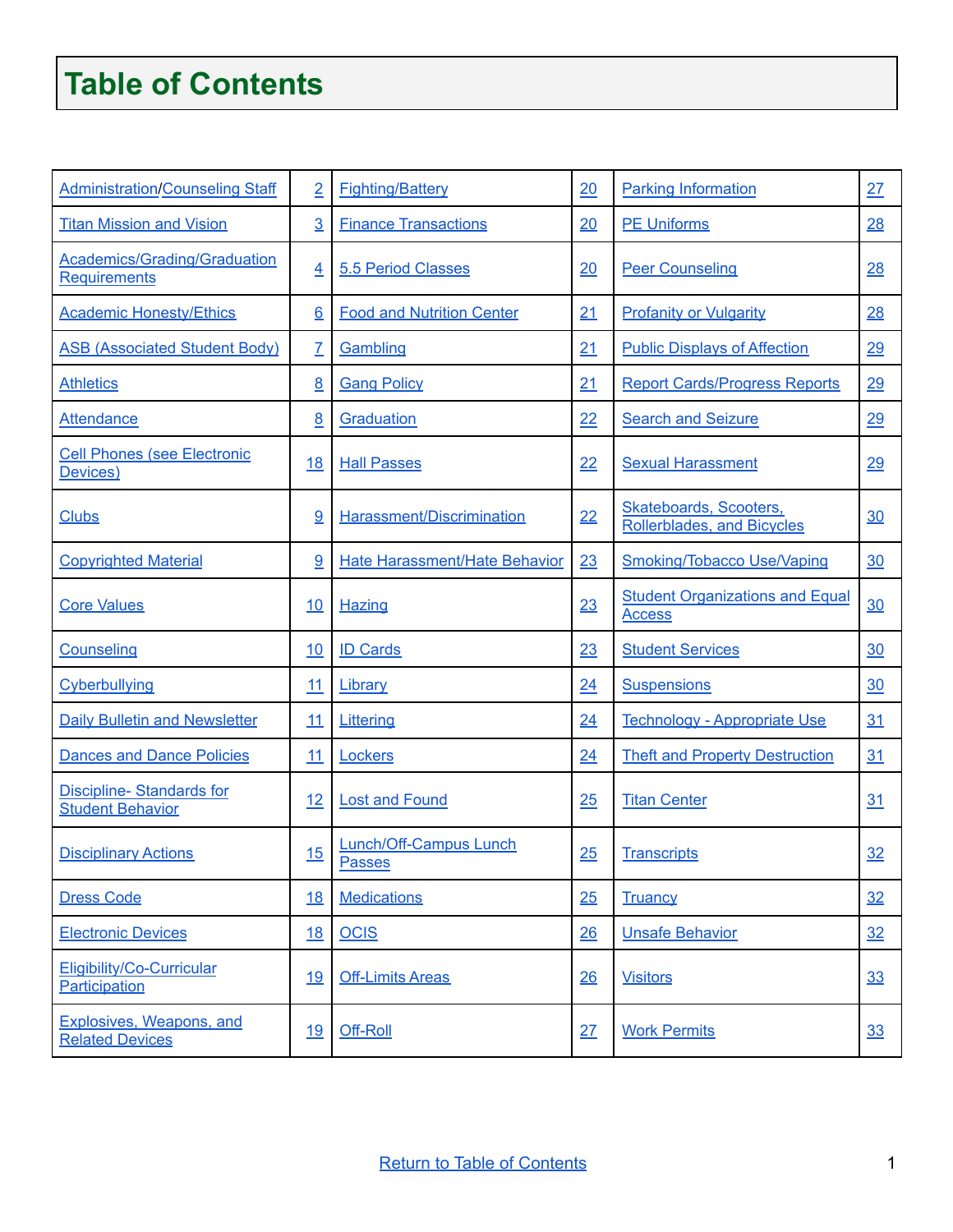# **Poway High School Administration**

<span id="page-2-0"></span>

| Principal                        | <b>Richard Nash</b>    |
|----------------------------------|------------------------|
| <b>Assistant Principal A - F</b> | <b>Gannon Burks</b>    |
| <b>Assistant Principal G - M</b> | <b>Monique Kanouse</b> |
| Assistant Principal N - Z        | <b>Aaron Little</b>    |
| <b>Athletic Director</b>         | <b>Damian Gonzalez</b> |
| <b>ASB/Activities Director</b>   | <b>Emily Pratt</b>     |



# **Counselors**

<span id="page-2-1"></span>

| Counselor A - Em                            | <b>Christy Brown</b>       |
|---------------------------------------------|----------------------------|
| Counselor En - Lea                          | <b>Jerrah Smith</b>        |
| Counselor Leb - Ra                          | <b>Blanca Arrequin</b>     |
| Counselor Rb - Z                            | <b>Jerilyn Padua Reyes</b> |
| Counselor Intervention/CTE   Karly Wardwell |                            |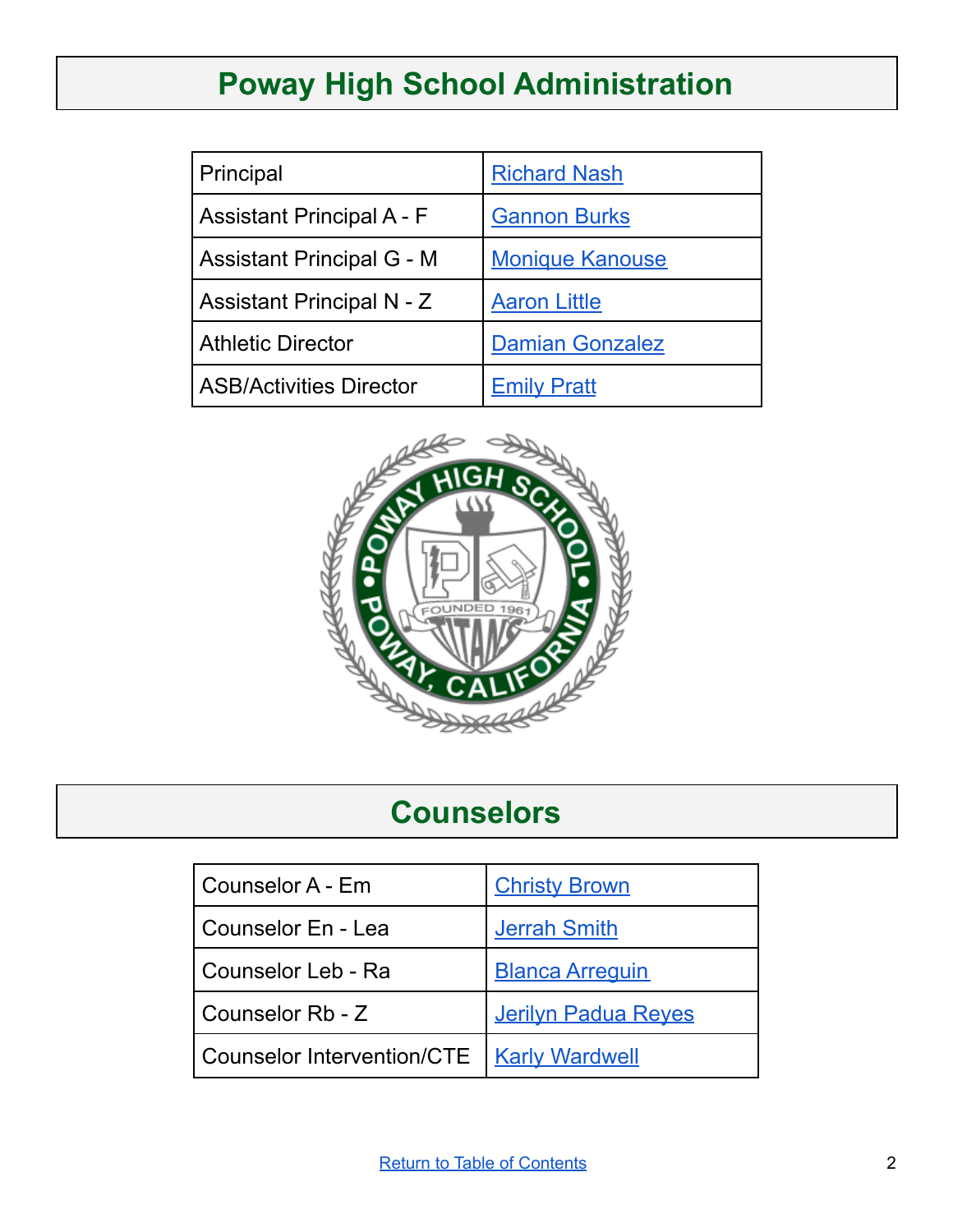### <span id="page-3-0"></span>**Titan Mission and Vision Statement**

**The Poway High School Community will ensure that students have the Titan Experience; a safe, respectful, challenging learning environment that requires all students to meet the PHS Expectations of Respect, Integrity, Growth, Ownership, and Responsibility (RIGOR).**

- As part of the Titan Experience, all staff, students, and parents of the PHS learning community will support and take ownership of the Poway High School Mission and Vision: Respect, Integrity, Growth, Ownership, and Responsibility.
- Communication among staff, students and parents will be coordinated, clear, and positive and will strengthen the connection between home, school, and community.
- The PHS community will partner with the greater Poway Community and its businesses to promote interaction, and involvement.
- Community members will have a supporting role on and off our campus.
- All members of the PHS learning community will maintain a clean, safe and secure environment that requires respectful speech and behavior and instills pride in our school.
- All members of the learning community will give and receive common courtesy, inside and outside of classrooms, and we will welcome all students and members of diverse groups and cultures.
- Staff will exemplify professionalism and model the inclusive speech and behavior expected of students.
- Students at all grade levels will meet or exceed academic standards and expectations (RIGOR).
	- **Respect**: Students will demonstrate personal, social, and academic skills expected of all Poway High School graduates. Students will make connections between academic courses and the real world -- with staff assisting, and community partners providing opportunities for real-world experience. Staff will provide rigorous, relevant, and engaging daily lessons and curriculum driven by academic standards and student performance.
	- **Integrity***:* Students and staff will exhibit qualities of an Upstander: Speak out to someone who is bullying. Stand up for someone being taken advantage of. Be fair and honest, even when no authority figure seems to be present (locker room, fields, lines, campus perimeter, hallways, bathrooms). Welcome visitors, including rival teams, to campus. Display good sportsmanship.
	- **Growth Mindset**: Students and staff will revise work/attitude/behavior based on constructive criticism. Find lessons and inspiration in other people's success, embrace challenges, deal with or persist through setbacks, and stretch/take risks/put forth the effort.
	- **Ownership:** Students will own their learning; check their grades and independently work toward their grade goal. They will value other people's time by showing up on time and staying till the end. Talk directly to their teacher when they need help or special consideration. They will submit their work and be willing to revise it to meet essential standards. Actively contribute to group work. Titans will own their emotions, behavior, actions, and responses to situations. They will recognize that they are in control of their reactions when challenged or ruffled.
	- **Responsibility**; Titans will *c*omplete all tasks designated to them. Complete all work on time and attend classes every day. Titans are trustworthy with classroom and/or other people's materials/property and clean up after without prompting. They will follow through on commitments and do what they say they will do and bring what they say they will bring.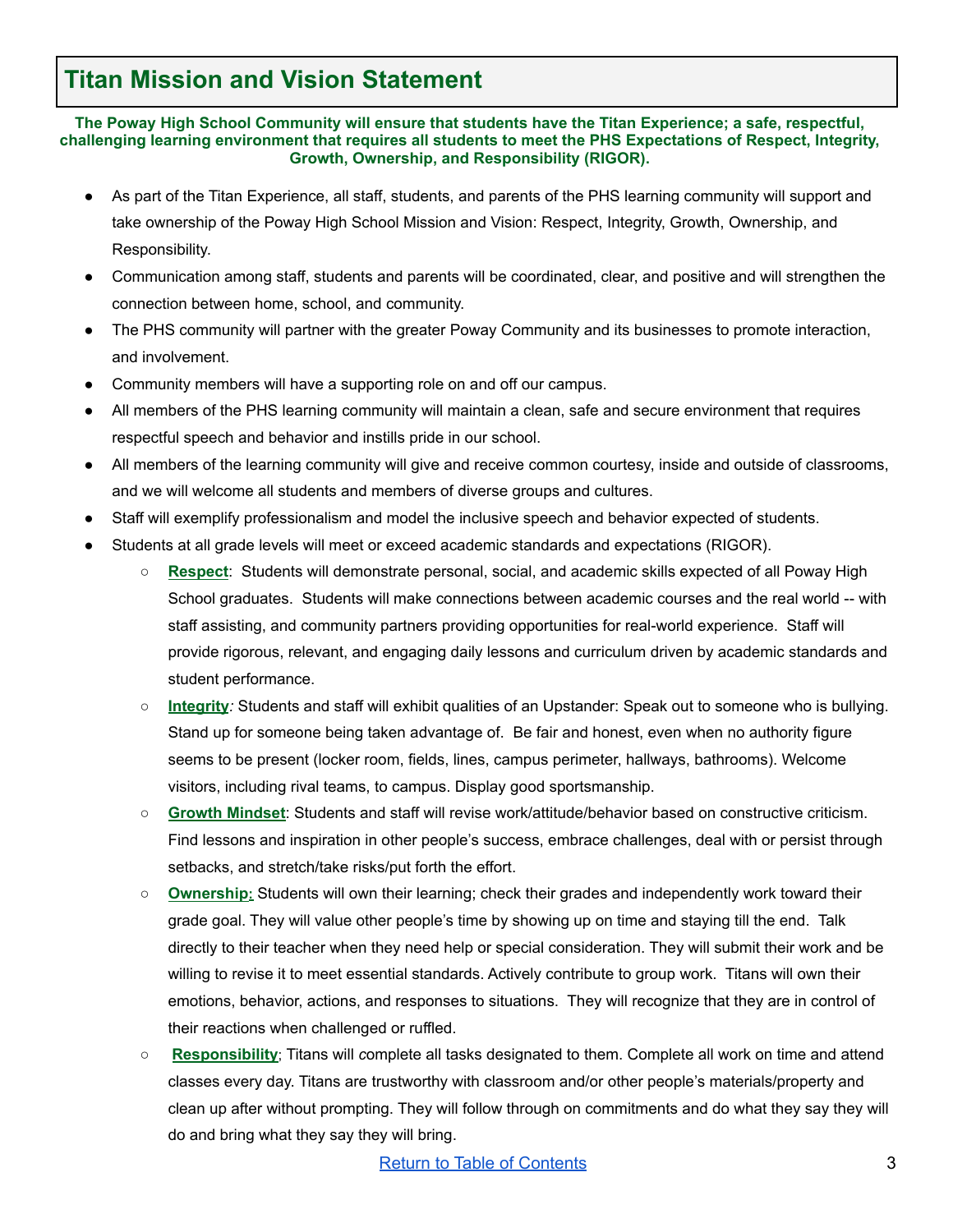# <span id="page-4-0"></span>**Academics/Grading/Graduation Requirements**

Poway High School is currently on a trimester schedule with five class periods. Poway High students may take up to five classes each of three trimesters, earning five credits per course completed with a grade of "D" or better. All students are required to complete 230 credits to graduate.

**Required and Recommended Courses for Chosen Path (PHS Graduation Requirements, A - G Requirements for CSU/UC and Highly Selective Colleges/Universities)**

| <b>Poway Unified School District</b><br><b>Poway High School</b><br><b>Graduation</b><br><b>Requirements</b>                                                          | <b>Credits</b> | <b>California State University (CSU)</b><br>and<br>University of California (UC)<br><b>A-G Requirements</b>                                                                 | <b>Highly Selective Colleges and</b><br><b>Universities</b><br><b>Including most UCs</b>                                                                            |
|-----------------------------------------------------------------------------------------------------------------------------------------------------------------------|----------------|-----------------------------------------------------------------------------------------------------------------------------------------------------------------------------|---------------------------------------------------------------------------------------------------------------------------------------------------------------------|
| <b>HISTORY/SOCIAL SCIENCE</b><br>6 Trimesters = 3 Years                                                                                                               | 30             | <b>A - HISTORY/SOCIAL SCIENCE</b><br>4 Trimesters = 2 Years                                                                                                                 | <b>HISTORY/SOCIAL SCIENCE</b><br>4 Trimesters = 2 Years                                                                                                             |
| <b>ENGLISH</b><br>8 Trimesters = 4 Years                                                                                                                              | 40             | <b>B-ENGLISH</b><br>8 Trimesters = 4 Years                                                                                                                                  | <b>ENGLISH</b><br>8 Trimesters = 4 Years                                                                                                                            |
| <b>MATHEMATICS</b><br>4 Trimesters = 2 Years                                                                                                                          | 20             | <b>C - MATHEMATICS</b><br>6 Trimesters = 3 Years                                                                                                                            | <b>MATHEMATICS</b><br>8 Trimesters = 4 Years                                                                                                                        |
| <b>SCIENCE</b><br>4 Trimesters = 2 Years<br>1 year of each: Physical and<br>Biological                                                                                | 20             | <b>D-SCIENCE</b><br>4 Trimesters = 2 Years<br>Recommend at least 3 years -<br>Biology/Chemistry/Physics                                                                     | <b>SCIENCE</b><br>>=6 Trimesters/3 Years of Lab<br>Science with at least 2 years in one<br>discipline<br>(Biology/Chemistry/Physics)                                |
| <b>FINE ART</b><br>2 Trimesters = 1 Year                                                                                                                              | 10             | <b>E - LANGUAGE OTHER THAN</b><br><b>ENGLISH</b><br>4 Trimesters = 2 Years<br>of the same language<br>Recommend 3 years                                                     | <b>LANGUAGE OTHER THAN</b><br><b>ENGLISH</b><br>8 Trimesters = 4 Years<br>of the same language                                                                      |
| <b>HEALTH</b><br>1 Trimester                                                                                                                                          | 5              | <b>F - VISUAL AND PERFORMING ARTS</b><br>2 Trimesters = 1 Year<br>in the same discipline                                                                                    | <b>VISUAL AND PERFORMING ARTS</b><br>2 Trimesters = 1 Year<br>in the same discipline                                                                                |
| PHYSICAL EDUCATION<br>4 Trimesters = 2 Years                                                                                                                          | 20             | <b>G - COLLEGE PREPARATORY</b><br><b>ELECTIVES</b><br>2 Trimesters = 1 Year<br>Chosen from additional A-G courses<br>beyond those used to satisfy the<br>requirements above | <b>COLLEGE PREPARATORY</b><br><b>ELECTIVES</b><br>2 Trimesters = 1 Year<br>Chosen from additional courses<br>beyond those used to satisfy the<br>requirements above |
| <b>ELECTIVES</b><br>17 Trimesters = All Years<br>Chosen from any academic or<br>elective courses beyond the<br>minimum required for that<br>academic or elective area | 85             | Recommend at least 1 Honors or AP<br>Course                                                                                                                                 | Recommend several Honors and AP<br>courses                                                                                                                          |
| <b>TOTAL CREDITS REQUIRED</b>                                                                                                                                         | 230            |                                                                                                                                                                             |                                                                                                                                                                     |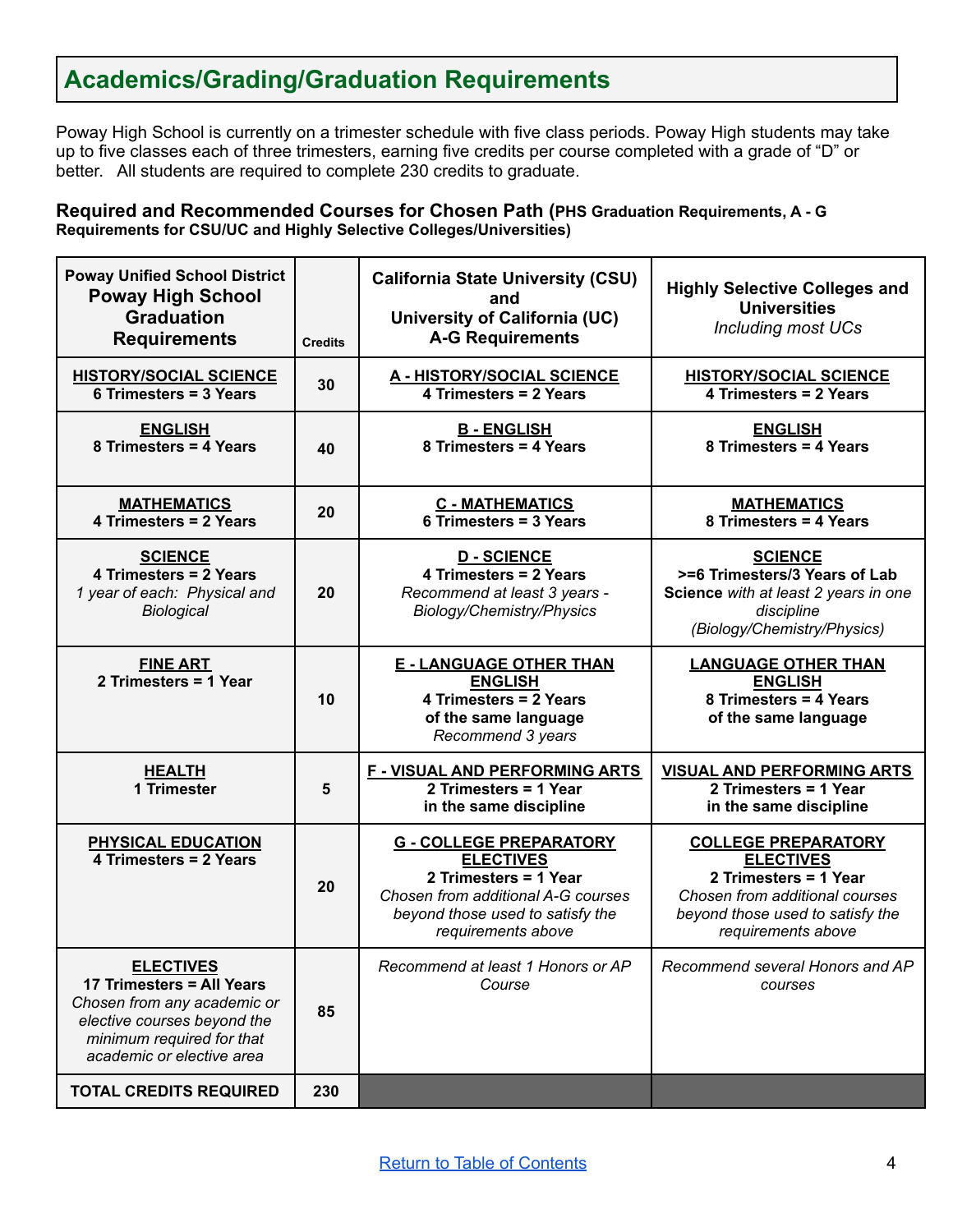### **Grading and GPA Calculation**

Poway High School does not rank its students. Grade point average is calculated based on all grades earned in classes taken from 9th to 12th grade. Physical education, school service, and planning leadership grades are excluded from the computation.

The following breakdown is used:

| <b>Courses</b><br>(Except AP) | <b>AP (Advanced Placement)</b><br><b>Courses</b> |
|-------------------------------|--------------------------------------------------|
| $A = 4.0$                     | $A = 5.0$                                        |
| $B = 3.0$                     | $B = 4.0$                                        |
| $C = 2.0$                     | $C = 3.0$                                        |
| $D = 1.0$                     | $D = 1.0$                                        |
| $F = 0.0$                     | $F = 0.0$                                        |

The college recommending mark is C or above. The passing grade is D.

### **Add/Drop a Class**

The last day to drop/add a class is on the 13th day of the trimester. Students must turn in a signed form from a parent to have most change requests considered.

### **Withdrawal from Class**

Withdrawal from a course made during the first 13 school days of a trimester will not appear on the student's transcript or report card. Any withdrawal from a course initiated after the first 13 school days of a trimester will be designated Withdrawal/Fail (W/F). A W/F will be computed into the student's GPA.

#### **Incomplete Grades**

An Incomplete grade shall be given only when a student's work is not finished by the end of the grading period because of illness or other excused absence. If not made up within five (school) weeks, the Incomplete shall become an F.

### **Pass/Fail Grading**

In order to allow students to take courses to enrich their high school experience without endangering their GPA, individual students may elect to take courses on a pass/fail basis. Each student may opt for only one pass/fail academic class per trimester. Students must complete all pass/fail requests during the first five school days of the trimester. Students cannot apply for pass/fail for any courses on the a-g list of approved courses for the CSU/University of California. In the summer session, requests must be completed during the first three (3) days of the session. A Pass grade will not be calculated in the student's GPA; however, an F will be calculated.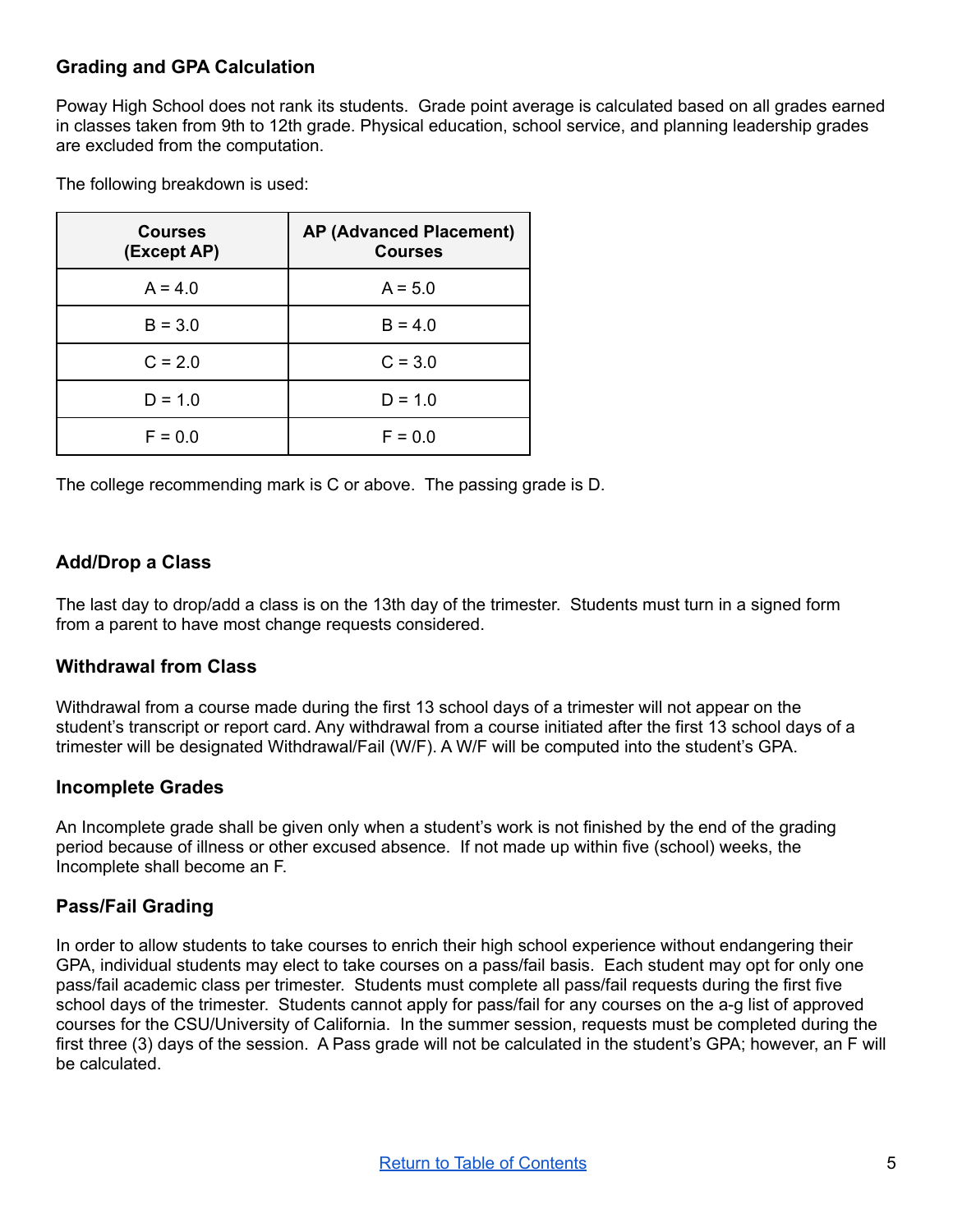### **Report Cards and Progress Reports**

Progress reports are issued at the six-week mark in the trimester and grades are listed in [StudentVue](https://sis.powayusd.com/PXP2_Login_Student.aspx?regenerateSessionId=True) and [ParentVue.](https://sis.powayusd.com/PXP2_Login.aspx) Report cards are issued at the end of each trimester with final course grades. Report Card grades are visible in StudentVue and ParentVue and mailed home. The Grading Calendar for the school year can be found on the PHS [website](https://www.powayusd.com/en-US/Schools/HS/PHS/Home) under the Calendars tab.

# <span id="page-6-0"></span>**Academic Honesty/Ethics**

Poway High School students are subject to an Academic Honesty Policy, which deals with various forms of cheating and plagiarism. Academic dishonesty in any form is unacceptable behavior. Ignorance, grade pressure, inadequate time, tests "inadequately" proctored, unrealistic parental expectation, or other causes cannot justify it. Cheating places the value of grades over learning and is counter to the district's graduation outcome. All tests, quizzes, reports, assignments, and any school-related tests are subject to this policy. PUSD Board Policy outlines specific guidelines for disciplinary action as follows.

### **High School Level 1 violations of Academic Honesty**

#### **Level 1 types of academic dishonesty not tolerated include the following:**

- 1. Plagiarizing or copying of homework
- 2. Plagiarizing or copying of daily classroom assignments

#### **First Offense**

- 1. Initial parent contact by teacher
- 2. Information only referral to Assistant Principal (indicating level 1 offense)
- 3. Student may receive zero on assignment as determined by the classroom teacher
- 4. Student may earn a "U" in citizenship for the six or twelve-week progress report as determined by the classroom teacher

### **Second Offense**

- 1. Initial parent contact by teacher
- 2. Parent conference scheduled with Assistant Principal
- 3. Action referral to Assistant Principal (indicating level 1 offense)
- 4. Placement on Academic Honesty Probation for the remainder of high school career
- 5. Student may receive a zero on assignment as determined by the classroom teacher
- 6. Possible "U" in citizenship for the final semester grade as determined by the classroom teacher

### **Third Offense**

- 1. Action referral to Assistant Principal (indicating level 1 offense)
- 2. Parent conference scheduled with Assistant Principal and teacher
- 3. Student may receive a zero on the assignment as determined by the classroom teacher
- 4. Citizenship grade of "U" for the semester as determined by the classroom teacher
- 5. Behavior contract established with student, parent, and administration
- 6. May result in an "F" grade in the class as determined by the classroom teacher

### **High School Level 2 violations of Academic Honesty**

### **Level 2 types of academic dishonesty not tolerated include the following:**

- 1. **Cheating**: Sharing answers/information, looking on /copying another's work/test/essay
- 2. **Fabrication**: Falsifying/inventing/misrepresenting source of cited information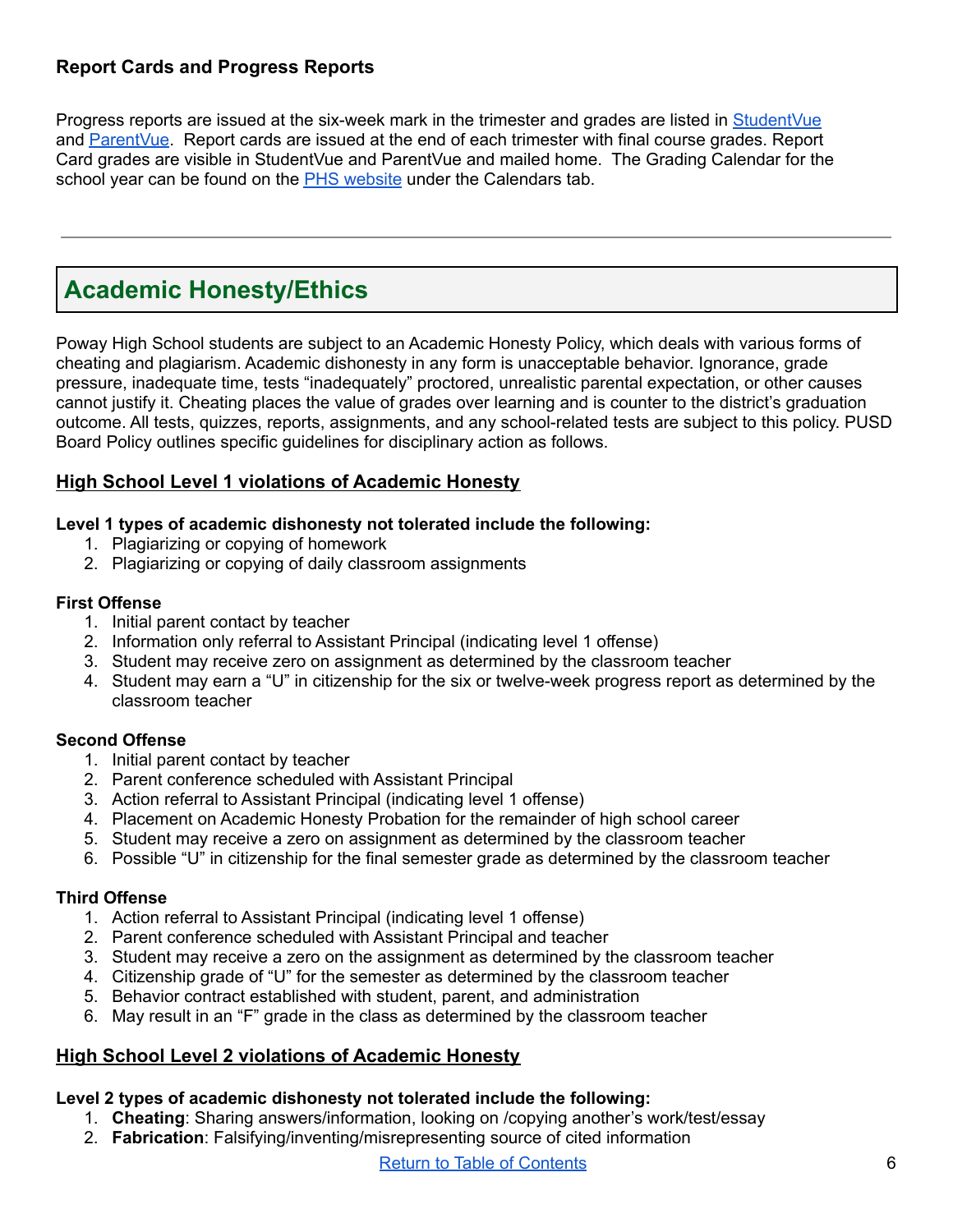- 3. **Unauthorized Collaboration**: While working with others is often encouraged, unauthorized collaboration is not permitted
- 4. **Plagiarism**: Any intentional representation of another's ideas/words/work as one's own, including the misuse of published/electronic material and/or work of other students. Includes direct quotations and paraphrasing without citation
- 5. **Theft or Alteration of Materials/Forgery**: Any intentional/unauthorized alteration of student/teacher material or unauthorized signature to school-related documents

The teacher's professional judgment determines if a violation has occurred, AND will place a phone call to the parent/guardian regarding Honor Code violations.

The following action(s) will be taken when students violate this policy.

#### **First Offense**

- 1. Teacher will confer with the student and notify the parent/guardian
- 2. Student may receive a zero on the assignment or test as determined by the classroom teacher
- 3. Student may be given a "U" in citizenship for the current grading period
- 4. Action referral to Assistant Principal (indicating level 2 offense)
- 5. Parent conference scheduled with Assistant Principal and teacher
- 6. Possible home suspension

#### **Second Offense**

- 1. Teacher will confer with the student and notify the parent/guardian
- 2. Student may receive a zero on the assignment or test as determined by the classroom teacher
- 3. Student may be given a "U" in citizenship for the current grading period as determined by the classroom teacher
- 4. Action referral to Assistant Principal (indicating level 2 offense)
- 5. Parent conference scheduled with Assistant Principal and teacher
- 6. Student will be placed on a behavior contract for the remainder of the school year
- 7. Possible home suspension If the second offense is in the same class as the first offense then:
	- a. "withdraw/fail" from the class as determined by the classroom teacher
		- b. removal from class to an appropriate setting

#### **Third Offense**

- 1. Action referral to Assistant Principal (indicating level 2 offense)
- 2. Parent conference scheduled with Assistant Principal and teacher
- 3. "withdraw/fail" from the class as determined by the classroom teacher
- 4. Removal from class to an appropriate setting

### <span id="page-7-0"></span>**ASB (Associated Student Body)**

The PHS ASB is composed of elected officers (Executive Council, Class Officers) and their appointed officers (Commissioners). The mission of PHS ASB is to serve the students of PHS by offering quality co-curricular activities and events that help to promote school spirit and Titan Pride. ASB is also responsible for all expenditures of student funds and helps to support several large programs on campus.

These are just some of the activities sponsored by ASB:

- ASB Elections held once per year, and all students are encouraged to participate
- Blood Drives (fall/spring)
- Canned Food Drive
- Class Competitions
- Dances (Homecoming, Prom, morP)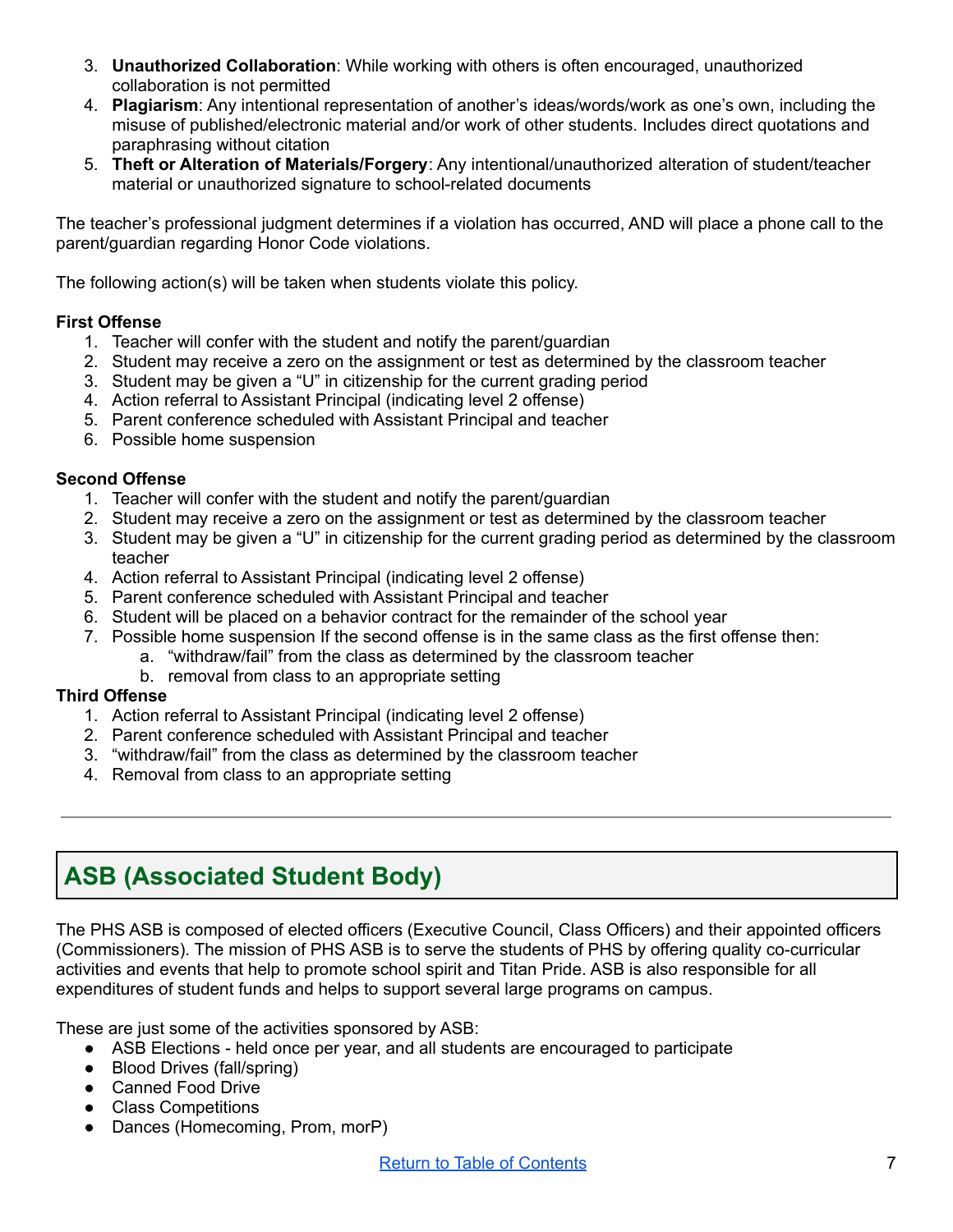- **Most Spirited Titan**
- **Titan Times**
- Senior Breakfast, Senior Picnic

For more information on ASB, see the PHS [website](https://www.powayusd.com/en-US/Schools/HS/PHS/Students/ASB).

# <span id="page-8-0"></span>**Athletics**

There are a large variety of athletic teams (varsity, junior varsity, freshman) available for PHS students who maintain at least a 2.0 GPA and are passing at least 60% of their enrolled courses. For more information on athletics, refer to the Athletic [Handbook.](https://www.powayusd.com/en-US/Schools/HS/PHS/Athletics/Athletic-Handbook) [Information](https://www.powayusd.com/en-US/Schools/HS/PHS/Athletics/Athletics-Home) is available online at the PHS website, or you may contact the Athletic Assistant or Athletic Director.

# <span id="page-8-1"></span>**Attendance**

Compulsory attendance laws require that parents send their children to school. The law further states that a student must attend every scheduled session of every class, even if failure is imminent. The law applies to all students until they reach 18 years old. Once a student becomes 18 years old, they become a guest at Poway High School and can be withdrawn from school if their academic progress, attendance, or behavior is not acceptable. See the [Attendance](https://www.powayusd.com/en-US/Schools/HS/PHS/Contacts/Attendance/Attendance) Page on the PHS website for more information.

### **24 Hour Attendance Hotline (858) 748-7016 or email: [phsattendance@powayusd.com](mailto:phsattendance@powayusd.com)**

- A parent/guardian must contact the Attendance Hotline before 11:00 a.m. EACH DAY that their student is absent or tardy. If sending an email, please be aware that only your valid PUSD registered email will be accepted to clear any absences or tardies..
- All absences and tardies must be excused within 24 hours of the absence/tardy or a consequence (e.g. detention, or denial by a teacher for assignment credit) may be issued. Once a consequence has been assigned, it will not be dismissed.

### **Off-Campus Pass Line (phone calls only) - (858) 748-0245 ext. 5113** - **24 hour advance notice Please call this number to request a pass if a student needs to leave early.**

- To avoid disruption to classes, please check your student out between periods, break, or lunch. Refer to the daily bell schedule on the [website](https://www.powayusd.com/en-US/Schools/HS/PHS/Calendars/Schedules/Bell-Schedule).
- Students must pick up the off-campus pass at the Attendance Office either before school or during break or lunch. If a student leaves campus without a pass, it is considered a truancy.

### **Arriving Late to School**

- Students arriving on campus before 8:00 a.m. (or within 30 minutes of the start of school) should proceed directly to class.
- After 8:00 a.m. (or after 30 minutes from the start of the school day): **Always check in with the Attendance Office.** Students must obtain a pass from the office when arriving late, even if they arrive on campus during a passing period, break, or lunch.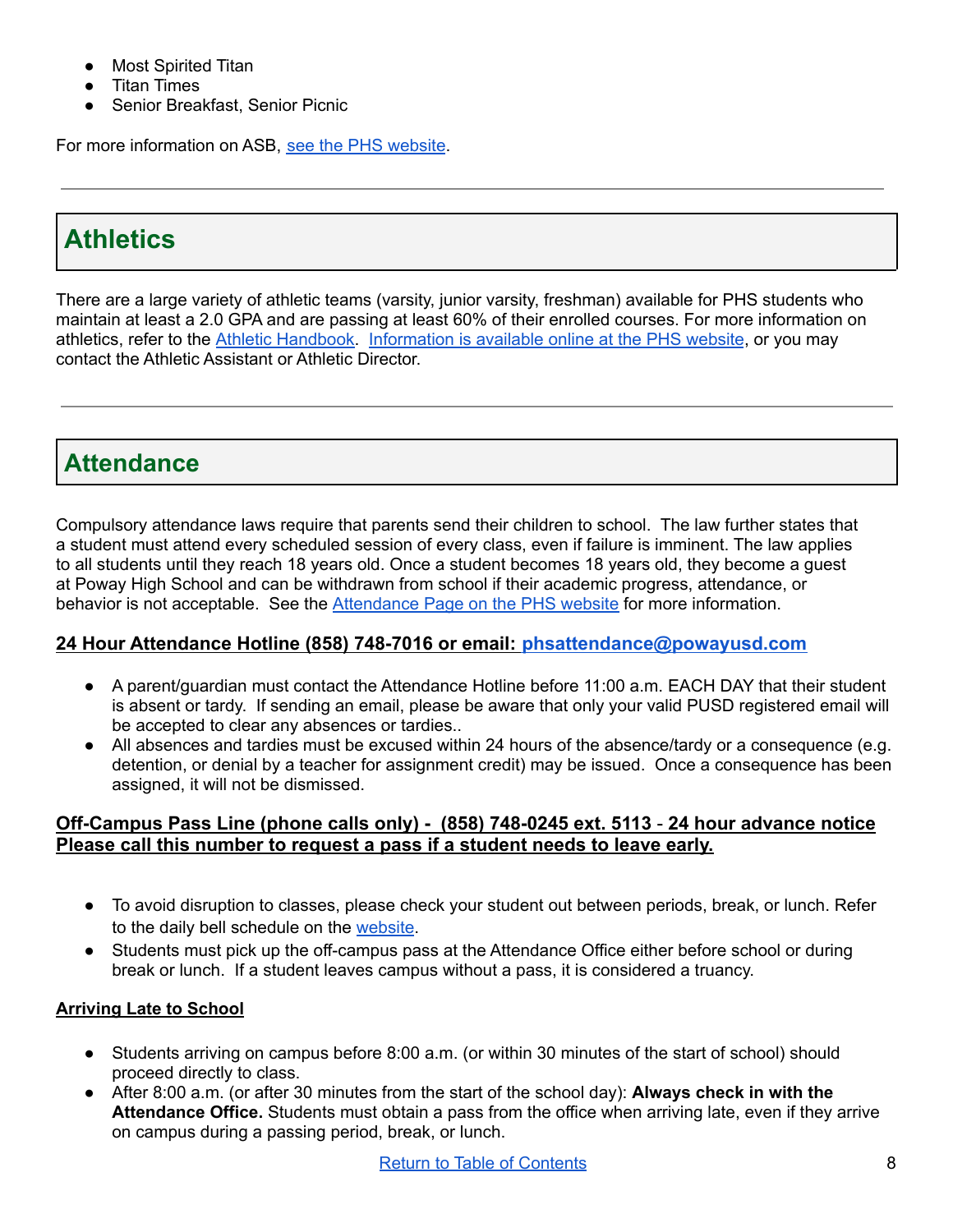#### **Excessive Absences and Truancies**

A student who has 12 excused (partial and full) absences is considered excessively absent (this includes tardies above 30 minutes). A student who has three unexcused absences is considered truant. For excessive excused absences or truancies, students are referred to an Assistant Principal and must sign an attendance contract.

#### **Ill Students**

If a student becomes ill during school hours, they are to **go directly to the Health Office** where parents are contacted and they will be checked out if necessary. Do not call the Off-Campus Pass line to release your student due to illness.

#### **SART (Student Attendance Review Team)**

Students who are absent for three days or tardy (for more than thirty minutes) on three occasions will receive a truancy letter. If the truancy continues, a second and third letter will go home to the parents and the Student Attendance and Welfare Coordinator. This also applies to excessive excused students. Students with truancies or excessive excused absences will be referred to a Student Attendance Review Team. This team is comprised of Poway Unified School District personnel and works with the student and parents to eliminate attendance problems and issue appropriate disciplinary measures.

#### **SARB (Student Attendance Review Board)**

California Education Code obligates parents or guardians to comply with the attendance of students at school. Parents or guardians who fail to meet this obligation may be guilty of an infraction and subject to legal action pursuant to Article 6 of Chapter II of Part 27 of The Education Code. They will be referred to the district attorney.

# **Cell Phones (see [Electronic](#page-18-0) Devices)**

### <span id="page-9-0"></span>**Clubs**

PHS is proud to have a great number of clubs on our campus, all of which are a great way to get involved, support your school, and have fun. A current list of all the clubs on campus, as well as applications to start a new club, can be located on the Clubs page on the PHS [website.](https://www.powayusd.com/en-US/Schools/HS/PHS/Students/Activities/Clubs)

### <span id="page-9-1"></span>**Copyrighted Material**

It is the intent of the Poway Unified School District that all staff members and students shall adhere to the provision of copyright laws in the use of instructional materials. Copyright guidelines specify the appropriate use of printed materials; sheet and recorded music; computer software; audio recordings including records, disks, and tapes; films, videotapes, filmstrips, overhead transparencies, or slide programs; off-the-air taping (radio and television); rental, purchase, and use of videotape. Copyright guidelines for specific materials are available in the PHS library. Source: PUSD Administrative Procedure. Educational Program, Use of Copyrighted Material. California Department of Education. Suggested Copyright Policy and Guidelines for California's School Districts. 1991. BP 6162.6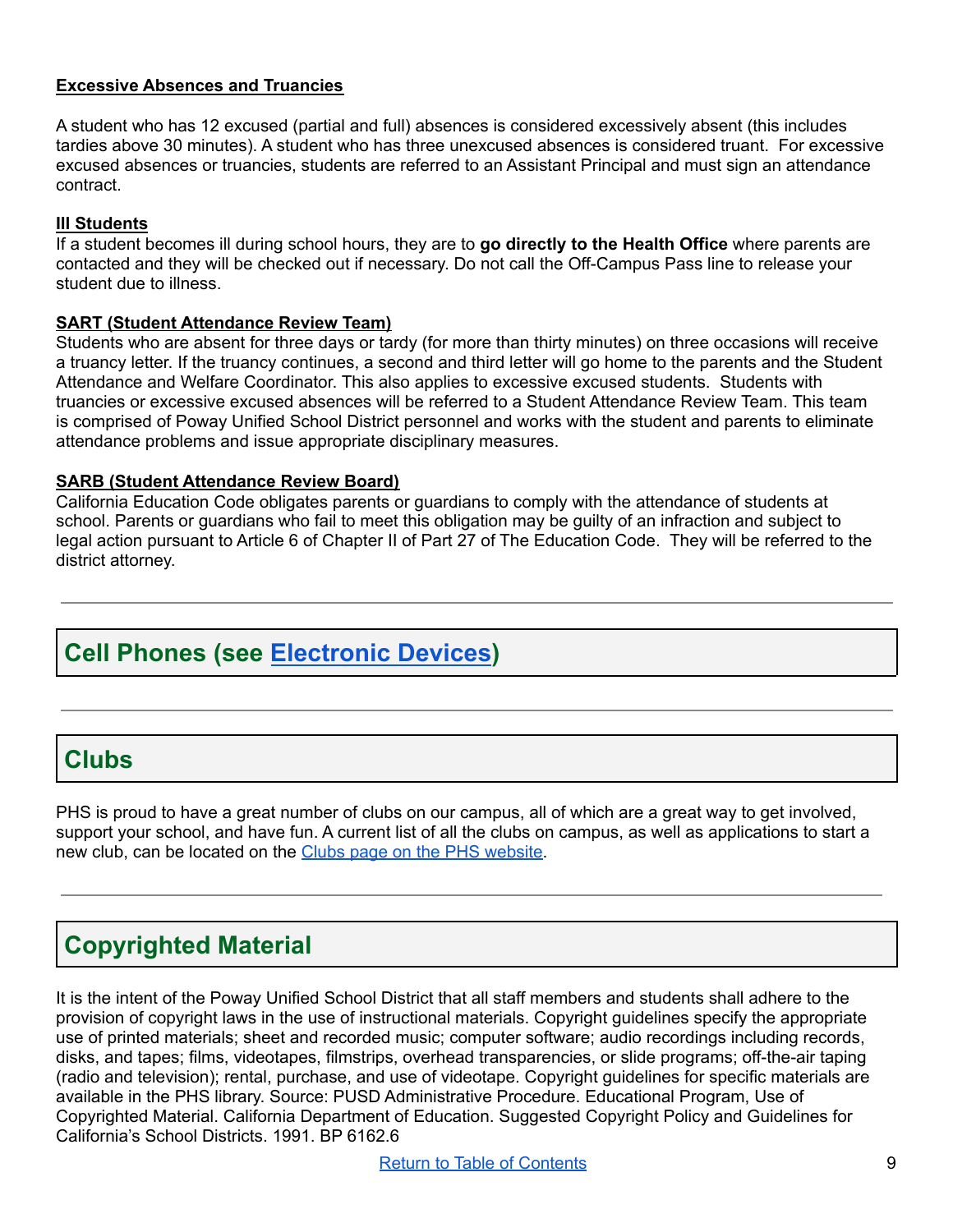# <span id="page-10-0"></span>**Core Values/ Nondiscrimination**

Poway High School encourages all students to be respectful of others, including other students, faculty, staff, and parents. This would include being tolerant of differences as well.

The Core Values of PHS (**RIGOR**) are exemplified as follows:

| <b>Respect</b>        | *due regard for the feelings, wishes, rights, or traditions of others                                                                                          |
|-----------------------|----------------------------------------------------------------------------------------------------------------------------------------------------------------|
| Integrity             | *the quality of being honest and having strong moral/ethical principles; the state<br>of being whole and undivided the practice of being honest and consistent |
| <b>Growth Mindset</b> | *belief that my intelligence, personality, and character can be developed (I can't<br>do it YET). working toward an unknown and unknowable potential           |
| <b>Ownership</b>      | * the feeling that something belongs to and is part of me; accountability to peers<br>and facilitators; holding myself accountable afterward                   |
| <b>Responsibility</b> | * an ongoing dependability to meet my obligations                                                                                                              |

NONDISCRIMINATION STATEMENT: The Poway Unified School District (PUSD) is an equal opportunity employer/program and is committed to an active Nondiscrimination Program. PUSD prohibits discrimination, harassment, intimidation, and bullying based on actual or perceived protected characteristics under the law, including but not limited to ancestry, age, color, disability, gender, gender identity, gender expression, nationality, race or ethnicity, immigration status, religion, sex, sexual orientation, or association with a person or a group with one or more of these actual or perceived characteristics. For more information, please contact the Title IX/Equity Compliance Officer, Associate Superintendent of Personnel Support Services, Poway Unified School District, 15250 Avenue of Science, San Diego, CA 92128-3406, 858-521-2800, extension 2121.

### <span id="page-10-1"></span>**Counseling**

The mission of the Counseling Office is to effectively provide a comprehensive program to impart specific skills and learning opportunities through academic, career, and personal/social development experiences in a proactive and preventive manner for all students. We promote and enhance the learning process by being actively committed to helping students understand that the choices they will make affect their future educational and career options. We are committed to ensuring every student has access to the best possible education. We provide students the opportunity to gain skills and develop their unique potential to become successful in all aspects of their life.

Counselors are assigned based on the students' last names. We currently have five counselors: Ms. Brown (A-Em), Ms. Smith (En-Lea), Ms. Arreguin (Leb-Ra), Ms. Padua Reyes (Rb-Z), and Ms. Wardwell (Intervention/CTE). Students may visit their counselors on school days at break, lunch, and after school (in the office if students are on campus, via Zoom if students are virtual). Appointments with Counselors are handled based on the availability of staff, so parents are strongly encouraged to make an appointment by emailing their student's counselor first.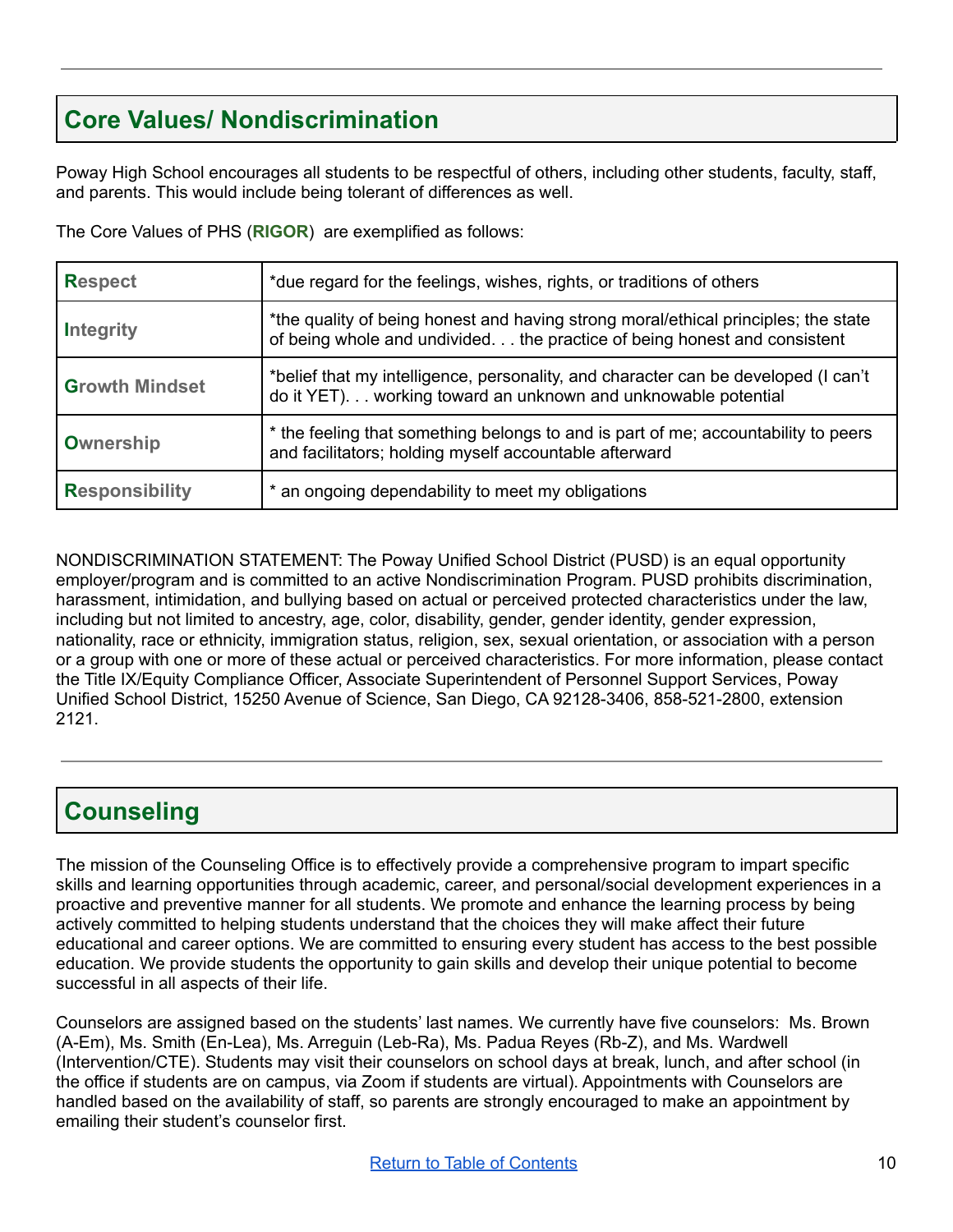Counselors may call students in for a variety of reasons, including a quick check-up, responding to student requests, or if the student has fallen behind in credits or is failing classes. Counselors also meet with all 9th-11th grade students annually to ensure their course requests are in line with the students' goals and graduation requirements.

# <span id="page-11-0"></span>**Cyberbullying**

Any student engaged in an act of bullying, including, but not limited to, bullying committed by means of an electronic act directed specifically toward a pupil or school personnel, as defined in California Education Code Section 32261 in subdivisions (d), (f) and (g), will be subject to District Discipline regulations.

### <span id="page-11-1"></span>**Daily Bulletin and Titan Weekly Newsletter**

The PHS Daily [Bulletin](https://www.powayusd.com/en-US/Schools/HS/PHS/Campus-Info/Communications/Daily-Bulletin) is posted daily on the PHS website for relaying information to the students. Pertinent information regarding classes, campus news, holidays, activities, clubs, and athletic schedules are updated daily as a primary means of communication for students. **RESPONSIBLE** Titans read the bulletin each day or watch video announcements.

The Titan Weekly Newsletter is sent via email on Sunday afternoons and contains information and updates for the upcoming school week. The link to Titan Weekly can also be found on the home page of the [PHS](https://www.powayusd.com/en-US/Schools/HS/PHS/Home) [website](https://www.powayusd.com/en-US/Schools/HS/PHS/Home).

### <span id="page-11-2"></span>**Dances and Dance Policies**

Dances at PHS are a fun and exciting opportunity for students. Several dances are typically scheduled throughout the year. To ensure students have a safe and enjoyable experience, the following regulations are in place:

- Students must present a valid Poway High School ID card to purchase tickets and for admission to dances.
- **Guest passes for non-Poway High School students are required.** Guest pass applications can be obtained at the receptionist's desk or on the PHS [website](https://www.powayusd.com/en-US/Schools/HS/PHS/Students/Application-for-Dance-Event-Guest-Pass). Guest pass applications must be completed and returned to the receptionist's desk five school days prior to the event in order for the guest to attend. Students must pick up the approved guest pass from the receptionist and will be notified if the guest pass is not approved.
- Approved quests must show a valid driver's license or photo ID AND have an approved quest pass to enter the dance.
- Middle School students and adults 21 and over may not attend PHS Dances. Prom is only available to those in tenth grade and above. Freshman students are not allowed to attend Prom. Sophomores may only attend Prom if invited by a Junior or Senior.
- All school rules apply at the dances. Once a student leaves the dance, they will not be allowed to return and will be expected to leave campus.
- **Inappropriate dancing** (freaking/dirty dancing/twerking) is prohibited at any school-sponsored activity. This includes, but is not limited to, all school dances and lunch activities. Students who do not **RESPECT** these expectations will be removed from the function without a refund.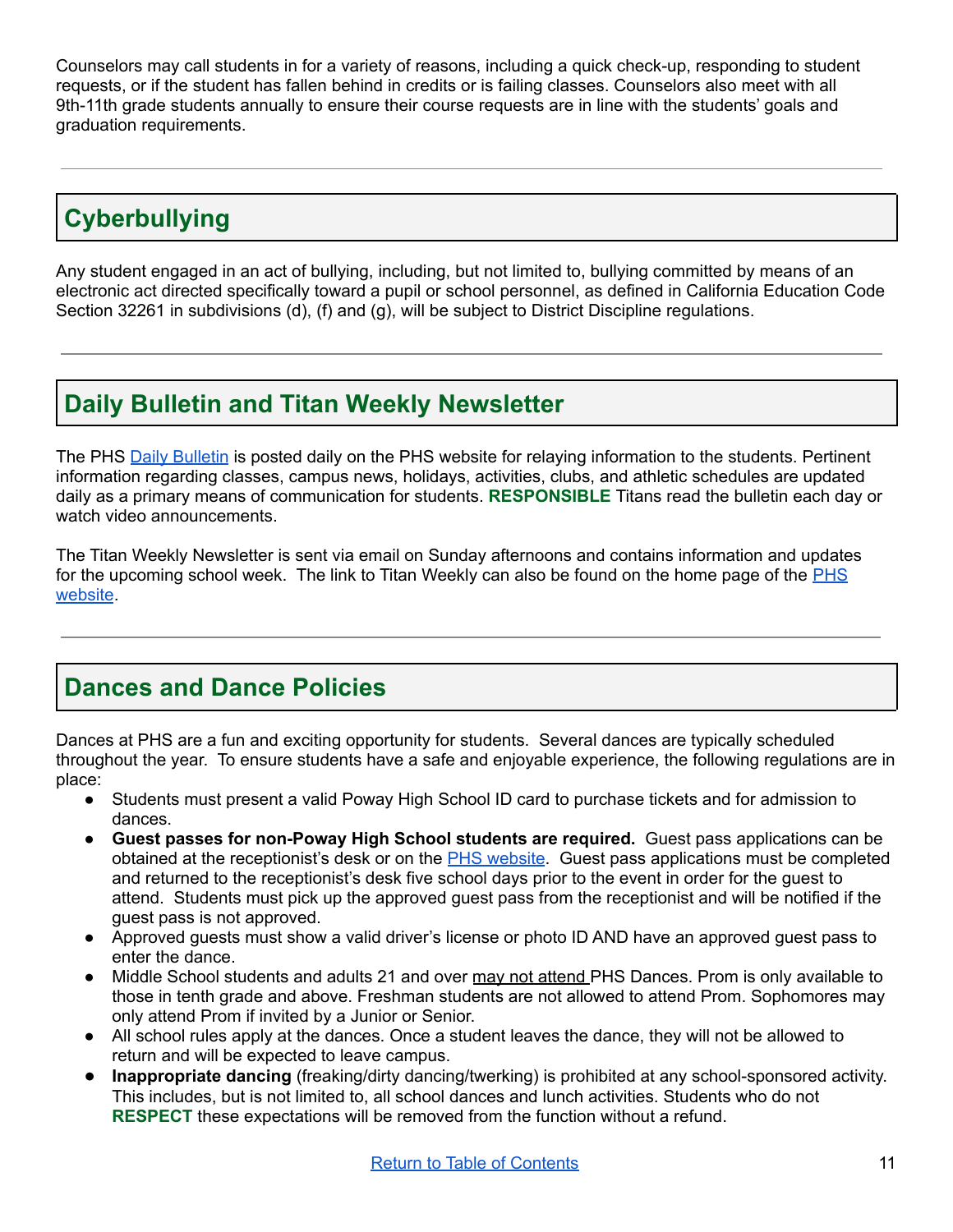### <span id="page-12-0"></span>**Discipline - Standards for Student Behavior**

Most students are very serious about wanting to take full advantage of the time they spend in school. Students who come to school ready to learn and participate in activities seldom have problems with school rules. However, the conduct of a student should not interfere with the educational rights of others.

It is the intent of Poway High School and the Governing Board that district discipline policies and regulations be enforced consistently and fairly without regard to race, creed, color, or sex. Discipline that is based on faith in the worth and dignity of each individual is a positive form of guidance rather than a punitive device.

This handbook describes areas considered by the Poway Unified School District as significant infractions. Students with violations in these areas will receive corresponding disciplinary action, also listed in this handbook. In all cases of disciplinary action, students are protected by due process.

Students and parents should be aware that this document only describes the major problem areas. At any time, students may be counseled by teachers or administrators regarding their behavior. If this occurs, students will be informed as to what they must do to make their behavior acceptable. Possible consequences, if needed, will also be explained.

This basic code of conduct is designed to support, not stifle, students. We hope it will help provide students with a school they are proud to attend, in an atmosphere where they have the freedom to learn.

### **Student Rights/Due Process**

Students in California have the right to be safe while attending school. The Poway High School faculty, staff, and administration will do everything possible to ensure this right. All students are entitled to due process of law. When facing disciplinary action, students are entitled to hear the accusation and then provide an explanation. This guarantee will be adhered to by all school personnel. Students wishing to appeal disciplinary decisions should contact the Principal for information on specific procedures.

### **Note: The policies and procedures detailed herein are subject to change.**

### **Rules of Student Discipline in the Poway Unified School District**

Students of the Poway Unified School District will be disciplined following the Statutes of the State of California. A student will be subject to disciplinary action for designated acts if the acts are related to school activity or attendance and which occur at any time, including, but not limited to, any of the following:

- The student is on school grounds.
- The student is going to or coming from school.
- The student is on breaks or lunch periods whether on or off-campus.
- The student is going to, coming from, or attending a school or district-sponsored activity.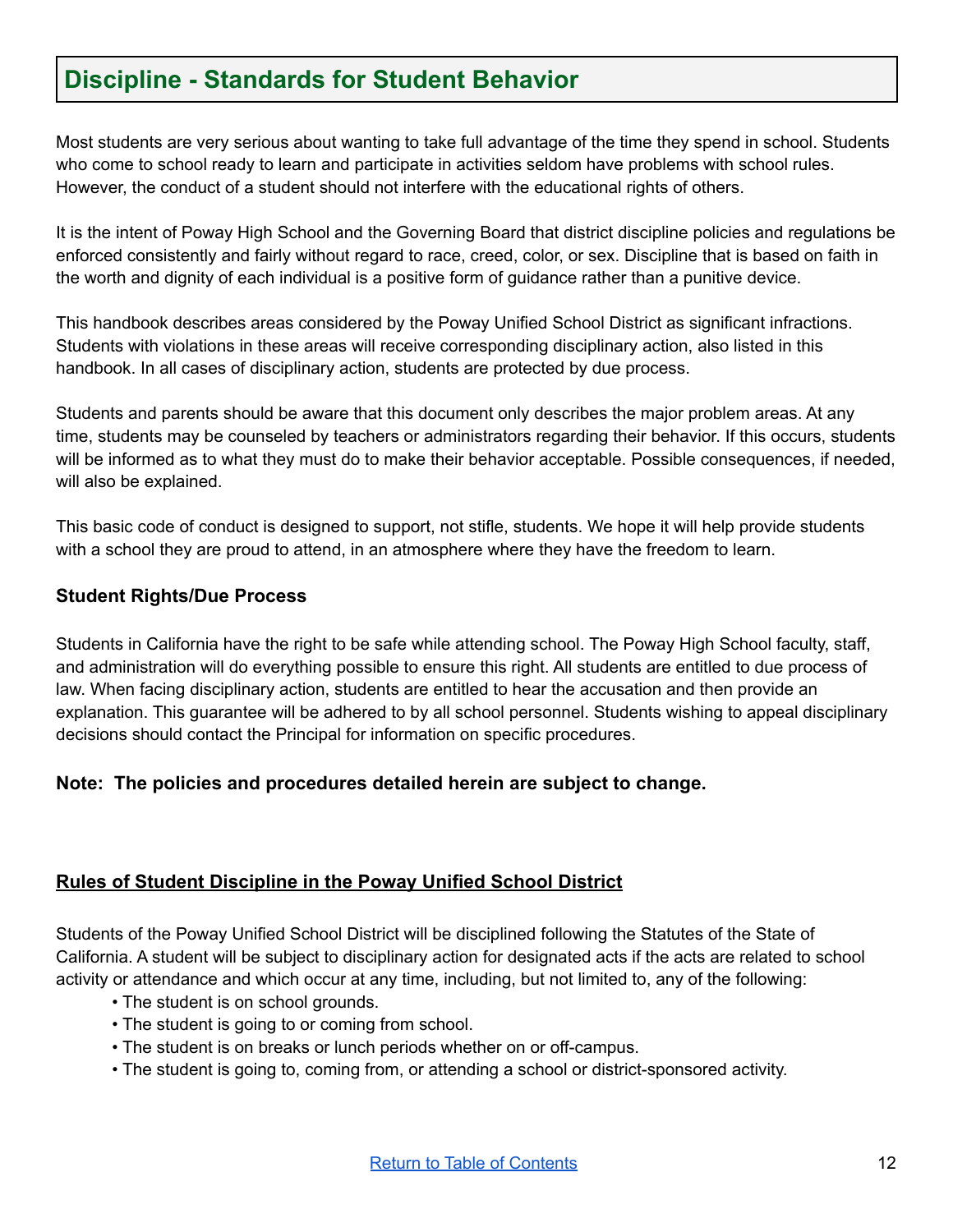### **The prohibited acts are:**

- 1. Causing, attempting to cause, threatening to cause, or assisting in the cause or threat of physical injury to another person; including, but not limited to fighting, assault, or battery.
- 2. Possessing, selling, or otherwise furnishing to others any firearm, any knife, explosive, or other dangerous objects such as, but not limited to, brass knuckles, razor blades, any pellet or pellet-type guns, paintball guns, lasers, or pepper spray.
- 3. Possessing, using, having consumed, or being under the influence of alcohol, narcotics, dangerous drugs, unauthorized prescription medications (e.g., Soma or Ritalin), or other controlled substances or intoxicants of any kind; (including over-the-counter medications which create an intoxicating effect).
- 4. Transferring, selling, distributing, offering, arranging, or negotiating to sell, or possessing quantities sufficient to suggest the intent to provide, give, or sell to other students substances which are, or are purported to be, alcohol, narcotics, dangerous drugs, unauthorized prescription medications (e.g., Soma, Ritalin), other controlled substances, (i.e., marijuana, crystal methamphetamine, or anabolic steroids) or intoxicants of any kind; (including over-the-counter medications which create an intoxicating effect).
- 5. Committing or attempting to commit robbery or extortion.
- 6. Causing or attempting to cause damage to school or private property.
- 7. Committing or attempting to commit theft of school or private property.
- 8. Possessing or using tobacco or any products containing tobacco or nicotine on school premises.
- 9. Commission of obscene acts or engaging in habitual profanity or vulgarity.
- 10. Unlawfully possessing, offering, arranging or negotiating to sell any drug paraphernalia as defined in Section 11014.5 of the Health and Safety Code.
- 11. Disruption of school activities or willful defiance of school authority, including violations of academic honesty.
- 12. Knowingly receiving stolen school or private property.
- 13. Possessing an imitation firearm.
- 14. Committing or attempting to commit a sexual assault or sexual battery.
- 15. Threatening or intimidating a witness or a complaining witness in a school disciplinary proceeding.
- 16. Sexual harassment (Grades 4-12).
- 17. Hate behavior/Violence (Grades 4-12).
- 18. Violating technology-use policies and inappropriate use of electronic signaling devices (e.g., cell phones, pagers, laser pointers, computers).
- 19. Causing or attempting to cause an assault or battery, intimidation, harassment, or threats on any school employee or school property.
- 20. Causing or attempting to cause acts of intimidation, harassment, or hazing on any student (e.g., initiations into clubs, sports teams, or student body associations).
- 21. Terrorist threats against school officials, school property, or both.
- 22. Violating individual school rules, or violating bus rules. Disciplinary actions may include, but are not limited to: advice and counsel, warnings, campus work details, detention, In-School Suspension (ISS), Friday after-school detention, bus suspension, home suspension, behavior or rehabilitation contracts, transfer to another school/program, and/or expulsion from the Poway Unified School District.

### **Grounds for Suspension and/or Expulsion**

The Board of Education authorizes the school Principal to suspend or to recommend to the Board for consideration of expulsion any student who violates the Rules of Student Discipline. Restitution may also be required in cases of damage or destruction of property. At any time, if the Principal determines that the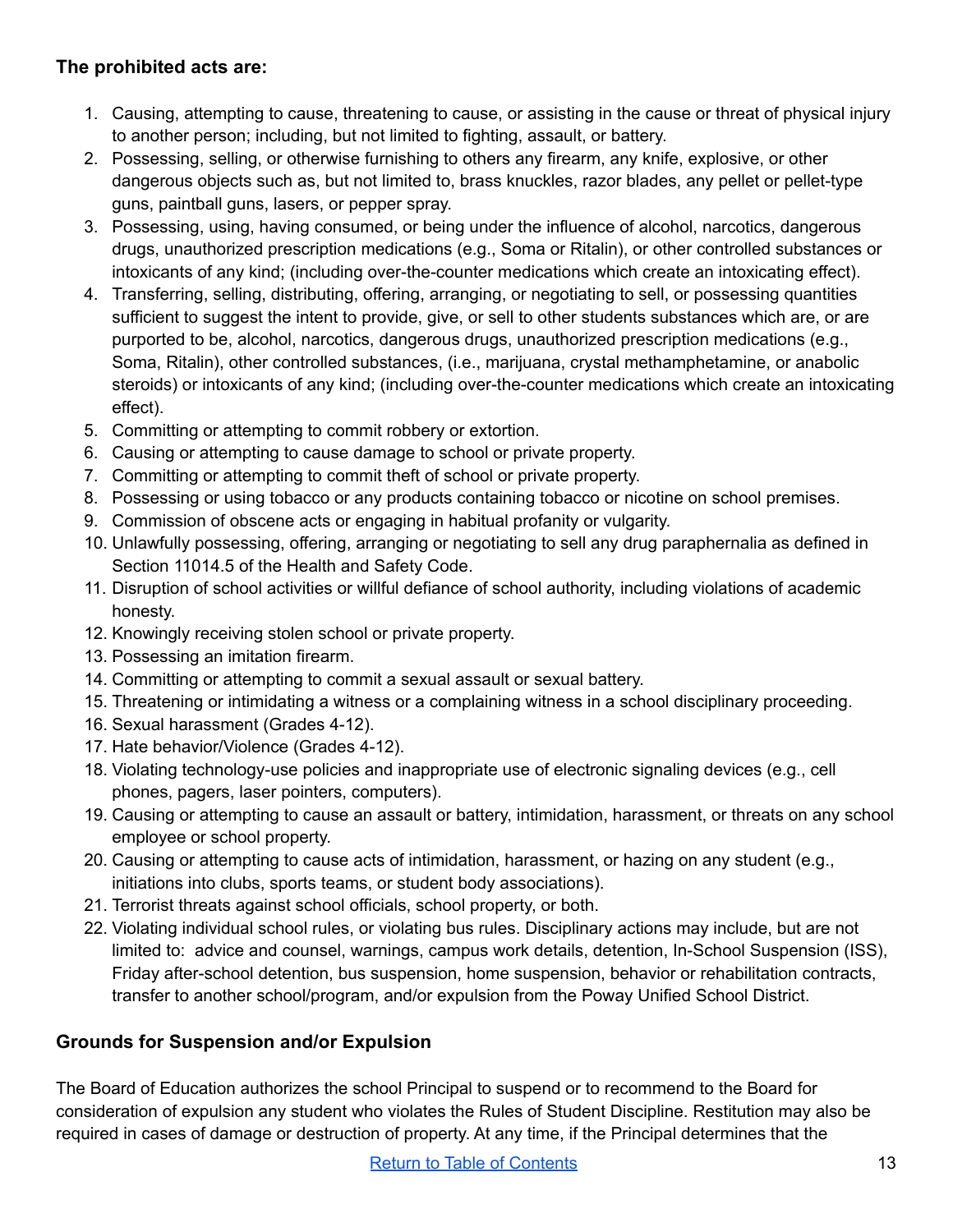student's presence causes a danger to persons or property or threatens to disrupt the instructional process, the student may be suspended and/or expelled.

Home suspension means the student will not attend school for the length of the suspension (maximum of five days at any one time unless extended). The student is to remain at home during school hours and may not attend or participate in any school-sponsored activities such as athletic events, dances, or plays. All school work missed during this time may be made up.

### **Discipline for the Use of Alcohol and Controlled Substances**

Board Policy defines specific disciplinary action for the use of alcohol and controlled substances. Compliance with these standards and prohibitions is mandatory.

|                                                                                                                                                                                                                                                                                                                                                                                                                                                                                                              | <b>Disciplinary Action</b>                                                                                                                                                                                                                                                              |                                            |  |  |
|--------------------------------------------------------------------------------------------------------------------------------------------------------------------------------------------------------------------------------------------------------------------------------------------------------------------------------------------------------------------------------------------------------------------------------------------------------------------------------------------------------------|-----------------------------------------------------------------------------------------------------------------------------------------------------------------------------------------------------------------------------------------------------------------------------------------|--------------------------------------------|--|--|
| <b>Prohibited Acts</b>                                                                                                                                                                                                                                                                                                                                                                                                                                                                                       | <b>First Offense</b>                                                                                                                                                                                                                                                                    | <b>Second Offense</b>                      |  |  |
| Unlawfully possessing, using, having<br>consumed, or being under the influence of<br>alcohol, narcotics, dangerous drugs,<br>unauthorized prescription medications (e.g.,<br>Soma, Ritalin), other controlled substances, or<br>intoxicants of any kind (including<br>over-the-counter medications which create an<br>intoxicating effect)                                                                                                                                                                   | Suspend and recommend expulsion or<br>suspend and transfer to another middle<br>school or high school, or the continuation<br>high school, for the remainder of the<br>semester/term and the following<br>semester/term. Contact law enforcement.<br>Initiate an intervention contract. | Suspend and<br>recommend for<br>expulsion. |  |  |
| Unlawfully possessing, offering, arranging or<br>negotiating to sell any drug paraphernalia as<br>defined in Section 11014.5 of the Health and<br>Safety Code.                                                                                                                                                                                                                                                                                                                                               | Suspend or suspend and transfer to another<br>middle school or high school, or the<br>continuation high school, for the remainder<br>of the semester/term and the following<br>semester/term. Initiate an intervention<br>contract.                                                     | Suspend and<br>recommend for<br>expulsion. |  |  |
| Transferring, selling, distributing, offering,<br>arranging, or negotiating to sell, or possessing<br>quantities sufficient to suggest the intent to<br>purvey, give, or sell to other students<br>substances which are, or are purported to be<br>alcohol, narcotics, dangerous drugs,<br>unauthorized prescription medications 20 (e.g.,<br>Soma, Ritalin), other controlled substances, or<br>intoxicants of any kind (including<br>over-the-counter medications which create an<br>intoxicating effect). | Suspend and recommend for expulsion.<br>Contact law enforcement.<br>*Term means two divisions of the academic<br>school year, usually from August to<br>mid-January and from mid-January to June,<br>with 90 school days per term.                                                      | Suspend and<br>recommend for<br>expulsion. |  |  |

● To enforce its policy of intolerance for drugs and other dangerous substances, the District may use specially trained non-aggressive dogs to alert staff to the presence of substances prohibited by law or District policy. The dogs will inspect inanimate objects only.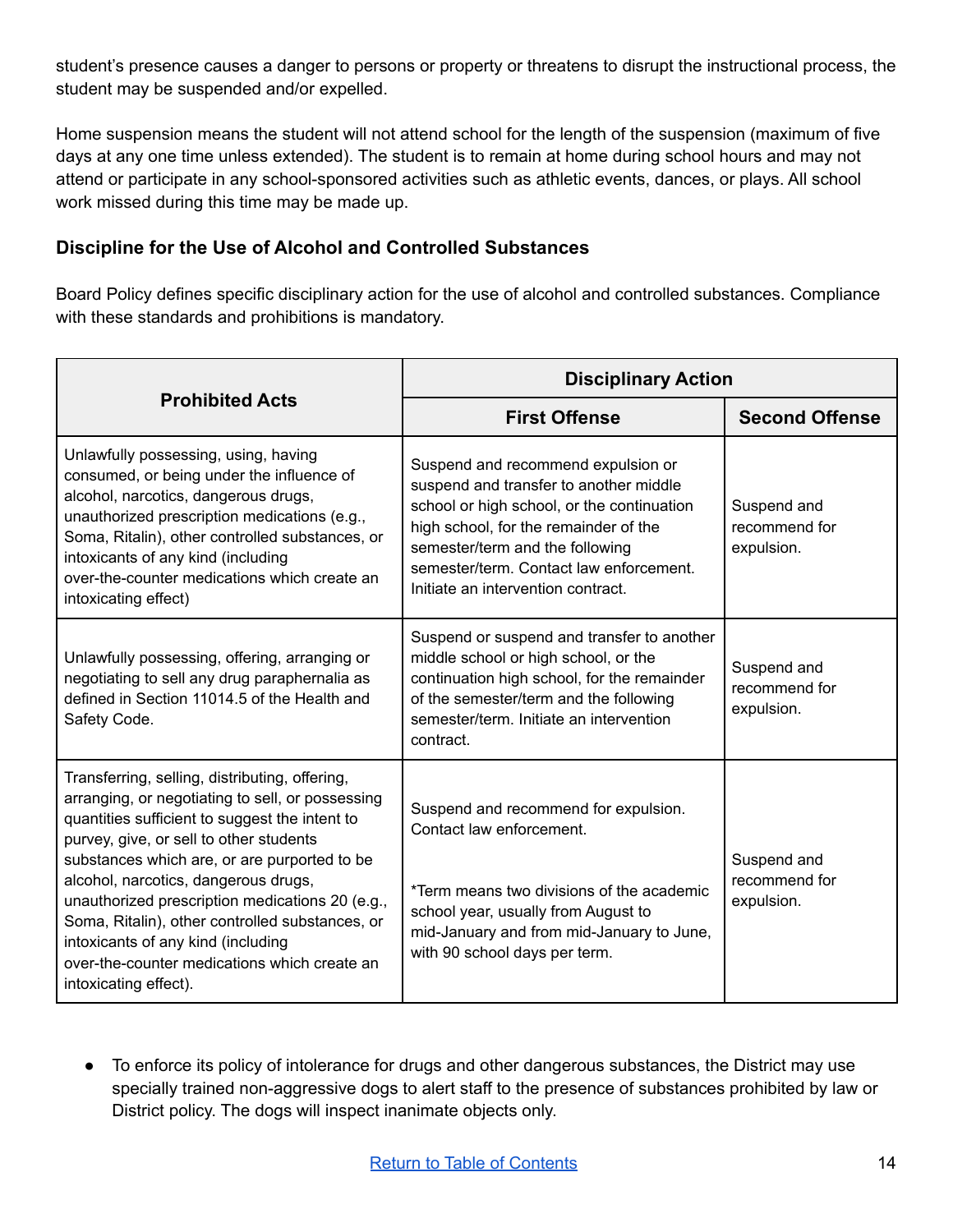- Alcohol detection devices may also be utilized as a part of an investigation or as a condition of participation in designated extra-curricular events.
- Students, lockers, and vehicles are subject to search when reasonable suspicion exists. These rules of student discipline are subject to modification without notice due to State of California legislative action during the school year. Any additional discipline rules for your student's site are available in the Principal's office.
- If you are having difficulty understanding these forms, please contact the school for assistance.

### **Non-Punitive Self-Referral**

Poway High School strongly encourages any student who is using alcohol or drugs to discuss the matter with their parent/guardian or any school staff member. Students who disclose past use of alcohol or other drugs when seeking help from an intervention or recovery program shall not be punished or disciplined for such past use. (This does not include a student who is in possession or under the influence of alcohol or other drugs at the time of reporting this information.) Students seeking help are advised to go to their counselor or the Student [Services](https://www.powayusd.com/en-US/Schools/HS/PHS/Students/Student-Services/Student-Services) Office.

### <span id="page-15-0"></span>**Disciplinary Actions**

The chart below indicates the types of disciplinary action that may apply to each problem area. In each instance, a minimum action is suggested. The range covers suggested action for first occurrences and for repeated occurrences.

| <b>Violations</b>                     | <b>Action to be Taken</b> |                                                                                                                 |                                                                    |  |
|---------------------------------------|---------------------------|-----------------------------------------------------------------------------------------------------------------|--------------------------------------------------------------------|--|
|                                       | Range                     | <b>First Occurrence</b>                                                                                         | <b>Repeated Occurrences</b>                                        |  |
| <b>Bus Conduct</b>                    | Minimum                   | Conference                                                                                                      | Loss of bus privileges/Suspension or<br>expulsion                  |  |
|                                       | Maximum                   | Loss of bus privileges                                                                                          | Permanent loss of bus privileges                                   |  |
| Class Cut                             | Minimum                   | Teacher-assigned consequences                                                                                   | Parent contact/Friday detention/ISS                                |  |
|                                       | Maximum                   | Lunch detention                                                                                                 | $S.A.R.B.*$                                                        |  |
| Cyberbullying                         | Minimum                   | Conference and documentation                                                                                    | Suspension and<br>documentation/Notification of law<br>enforcement |  |
|                                       | Maximum                   | Suspension/Notification of law<br>enforcement                                                                   | Expulsion/Notification of law<br>enforcement                       |  |
| Computer                              | Minimum                   | Restitution and drop from computer class with failing grade and<br>suspension/restriction from campus computers |                                                                    |  |
| hacking/viruses/inapprop<br>riate use | Maximum                   |                                                                                                                 |                                                                    |  |
| Defiance of Authority                 | Minimum                   | Conference                                                                                                      | Suspension                                                         |  |
|                                       | Maximum                   | Suspension                                                                                                      |                                                                    |  |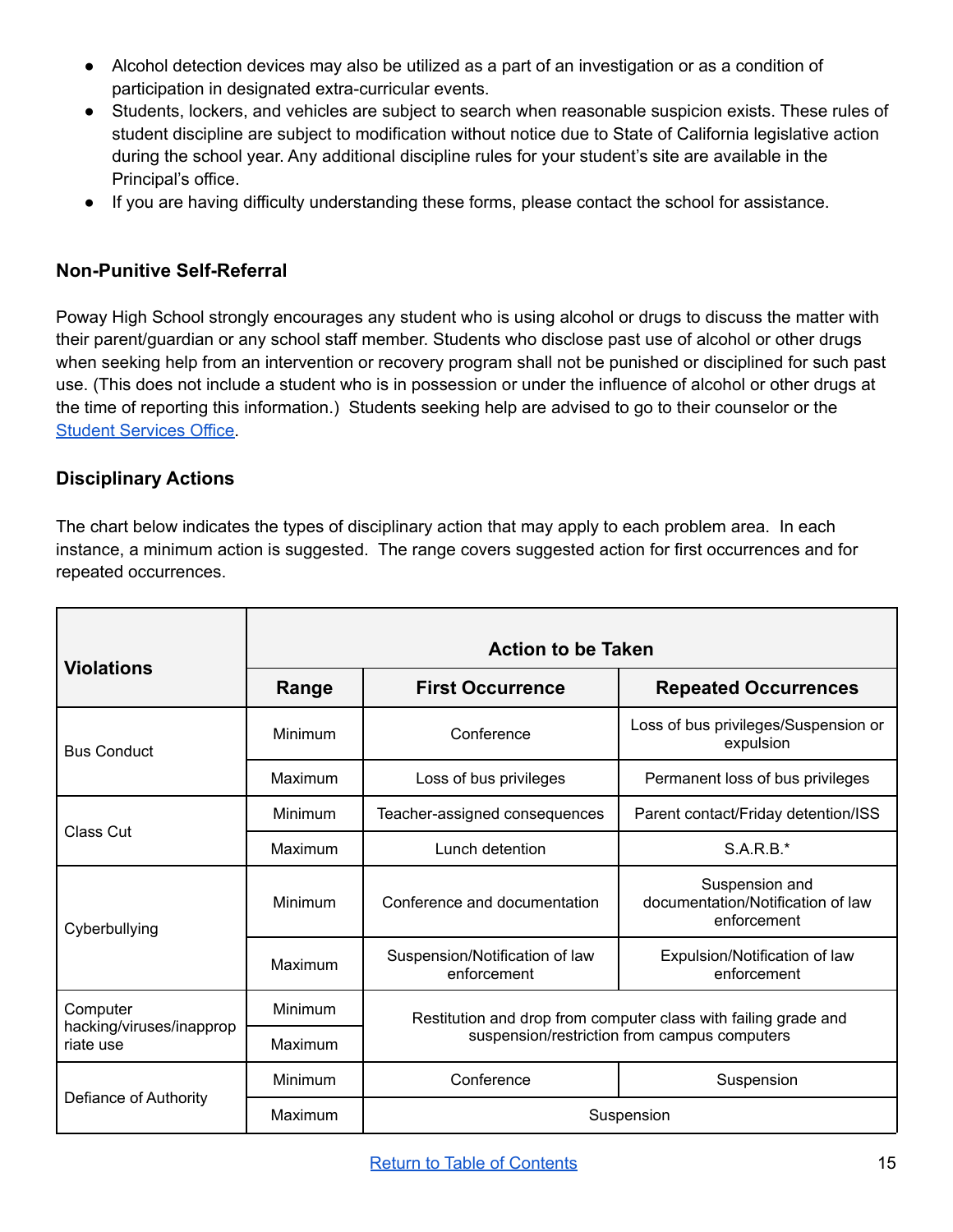| Destruction of                                    | Minimum   | <b>Suspension and Restitution</b>                              |                                                 |  |
|---------------------------------------------------|-----------|----------------------------------------------------------------|-------------------------------------------------|--|
| Property/Vandalism                                | Maximum   | <b>Expulsion and Restitution</b>                               |                                                 |  |
| Disorderly                                        | Minimum   | Friday detention                                               | Removal from class with failing grade           |  |
| Conduct/Disruption of<br><b>School Activities</b> | Maximum   | Suspension                                                     | <b>Administrative Placement</b>                 |  |
|                                                   | Minimum   | Confiscation and change clothes                                | Parent conference/Friday detention              |  |
| <b>Dress Code</b>                                 | Maximum   | Suspension                                                     |                                                 |  |
| Drugs/Alcohol/Steroids/                           | Minimum   | Suspension and<br>transfer/Notification of law<br>enforcement  | Suspension and<br>Expulsion/Notification of law |  |
| Possession/Use **                                 | Maximum   | Suspension and<br>Expulsion/Notification of law<br>enforcement | enforcement                                     |  |
| Drugs/Alcohol/Steroids/                           | Minimum   |                                                                |                                                 |  |
| Sale or Providing **                              | Maximum   | Expulsion/Notification of law enforcement                      |                                                 |  |
| <b>Electronic Paging</b>                          | Minimum   | Teacher confiscation and parent pick-up                        |                                                 |  |
| Devices/Phones, etc.<br>Maximum                   |           | Suspension                                                     |                                                 |  |
| <b>Explosive Devices</b>                          | Mandatory | Suspension and/or Expulsion/Notification of law enforcement    |                                                 |  |
| Extortion/Robbery                                 | Mandatory | Suspension and/or Expulsion/Notification of law enforcement    |                                                 |  |
|                                                   | Minimum   | Suspension and/or Expulsion/Notification of law enforcement    |                                                 |  |
| Fighting/Battery/Assault                          | Maximum   |                                                                |                                                 |  |
|                                                   | Minimum   | Conference/ISS                                                 | Suspension                                      |  |
| Forgery                                           | Maximum   | Suspension                                                     | Expulsion                                       |  |
|                                                   | Minimum   | Conference                                                     | Parent conference/Friday detention              |  |
| Gambling                                          | Maximum   | Suspension                                                     |                                                 |  |
| Harassment - Sexual                               | Minimum   | Suspension                                                     |                                                 |  |
|                                                   | Maximum   | Expulsion                                                      |                                                 |  |
| Harassment - Hate<br>Violence/Behavior            | Minimum   |                                                                |                                                 |  |
|                                                   | Maximum   | Expulsion and notification of law enforcement                  |                                                 |  |
| Harassment - Hate                                 | Minimum   | Suspension                                                     |                                                 |  |
| Motivated Intimidation or<br>Harassment           | Maximum   | Expulsion and notification of law enforcement                  |                                                 |  |
|                                                   | Minimum   | Conference and documentation                                   | Suspension and documentation                    |  |
| Hazing                                            | Maximum   | Suspension and Expulsion                                       | Expulsion/Notification of law<br>enforcement    |  |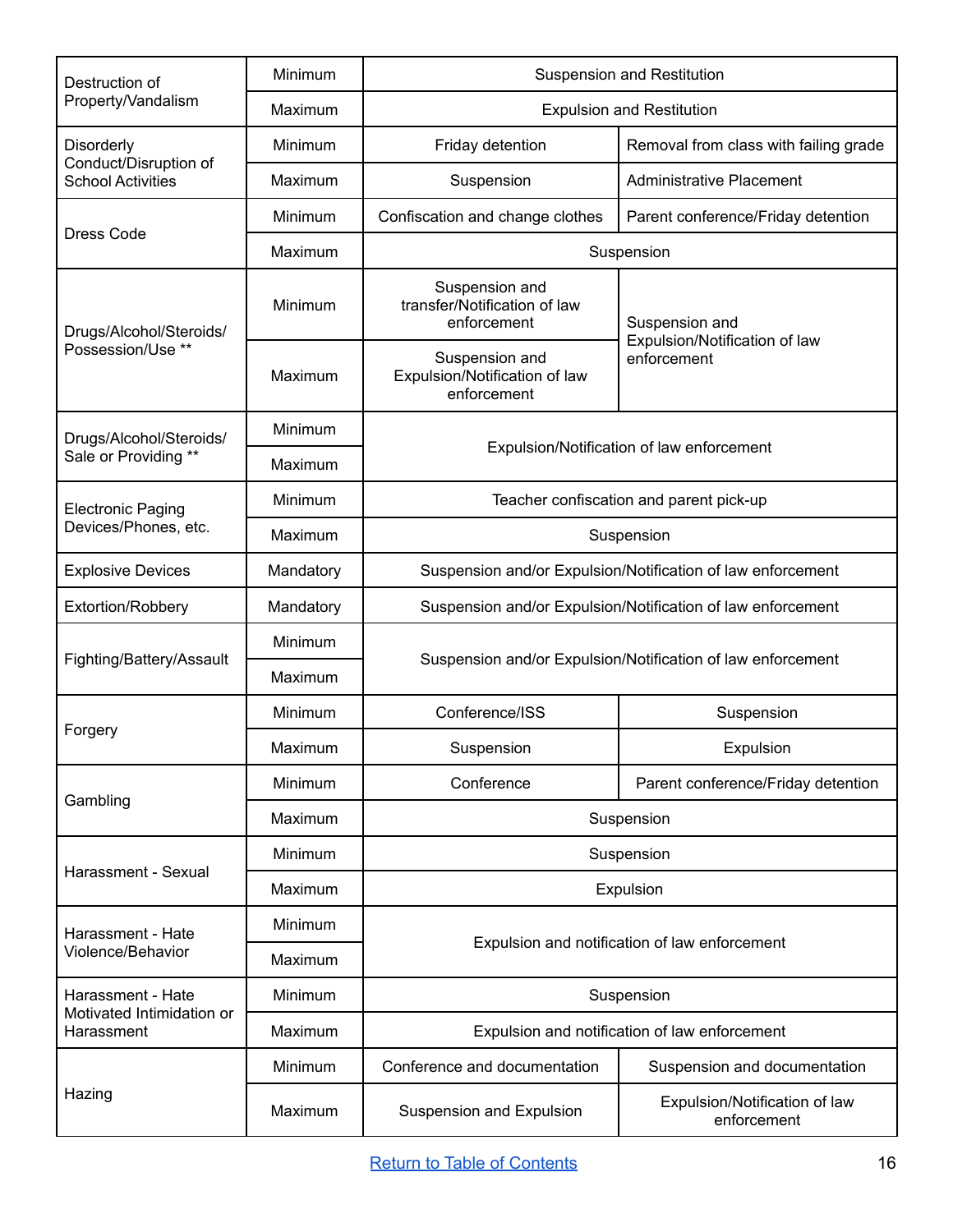| <b>Laser Pointers</b>                            | Minimum   | Conference/confiscation                                     | Suspension                                                      |
|--------------------------------------------------|-----------|-------------------------------------------------------------|-----------------------------------------------------------------|
|                                                  | Maximum   | Suspension                                                  |                                                                 |
|                                                  | Minimum   | Warning                                                     | ISS/Suspension                                                  |
| <b>Off-Limits Areas</b>                          | Maximum   | Suspension                                                  |                                                                 |
| Possession of                                    | Minimum   | Warning and confiscation                                    | Suspension                                                      |
| Lighter/Matches                                  | Maximum   | Suspension and notification of law enforcement              |                                                                 |
|                                                  | Minimum   | Conference                                                  | ISS/Suspension                                                  |
| Profanity/Obscene Acts                           | Maximum   |                                                             | Suspension and notification of law enforcement                  |
| Smoking/Possession of                            | Minimum   | Suspension and notification of law enforcement              |                                                                 |
| <b>Tobacco Products</b>                          | Maximum   | Suspension/Expulsion and notification of law enforcement    |                                                                 |
|                                                  | Minimum   | Teacher-assigned consequences                               | Lunch detention/Suspension                                      |
| <b>Tardiness</b>                                 | Maximum   | Teacher-assigned consequences                               | Removal from class with failing grade                           |
| Theft/Possession of<br><b>Stolen Property</b>    | Minimum   | Suspension and restitution                                  |                                                                 |
|                                                  | Maximum   | Notification of law enforcement/Expulsion and restitution   |                                                                 |
| Transfer/Possession/<br>Sale of Paraphernalia ** | Minimum   | Suspension                                                  | Suspension and transfer                                         |
|                                                  | Maximum   | Suspension and Expulsion                                    |                                                                 |
| Truancy                                          | Minimum   | Friday detention                                            | Friday detention/S.A.R.B. **/<br><b>ISS/Attendance Contract</b> |
|                                                  | Maximum   | Friday detention                                            | <b>Alternative Placement</b>                                    |
| Weapons/Injurious<br>Objects                     | Mandatory | Suspension and/or Expulsion/Notification of law enforcement |                                                                 |

\* School Attendance Review Board

\*\* See PUSD Form PP-3A6-12, "Rules of Student Discipline" (signed by all students and parents)

Senate Bill 1300 – Chapter 1254 states that for any person under the age of 21 years who has been convicted of possessing or using alcohol or other illegal drugs, there is a one-year mandatory suspension of driving privileges. Minors between 13 and 16 years of age who received such a conviction would experience a one-year delay in obtaining their driver's licenses once they reach the age of 16. Possession of marijuana on the grounds of a public school during the hours in which school is open and offering instruction or programs for pupils K-12 is a misdemeanor. Minors may be punished on the first offense by a fine of up to \$250. Second offenses and adult misdemeanors may be punished by a fine of up to \$500 and/or ten (10) days imprisonment.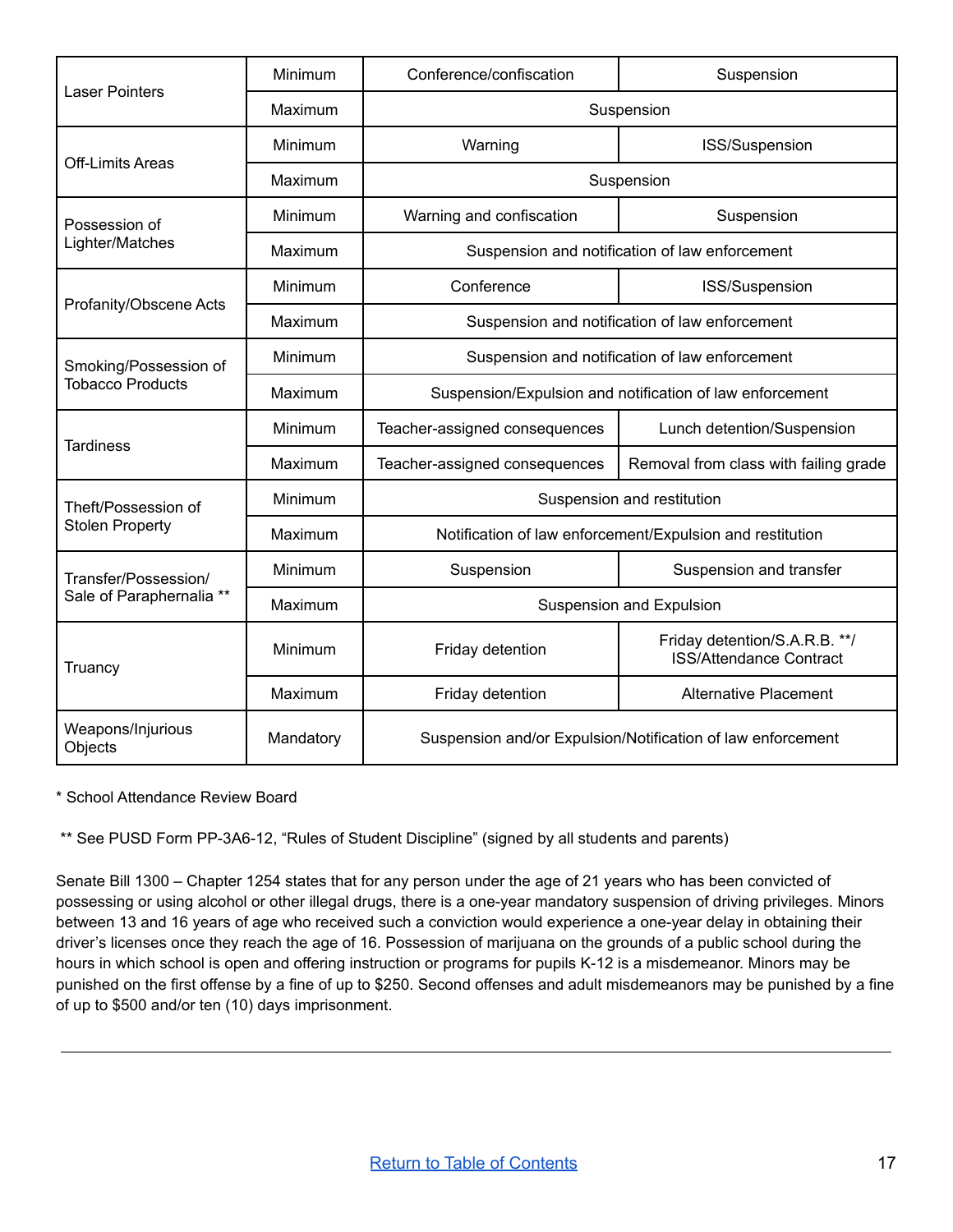### <span id="page-18-1"></span>**Dress Code**

The administration, faculty, and staff at Poway High School are dedicated to the primary mission of ensuring that students have the Titan Experience; a safe, respectful, challenging learning environment that requires all students to meet the PHS Expectations of Respect, Integrity, Growth, Ownership, and Responsibility (RIGOR). Our efforts are made more meaningful when we have a campus climate that encourages high personal standards, academic engagement, individuality, and respect for self and others. The PHS dress code helps to create this climate.

In order to dress for success, school apparel should be neat, clean, appropriate for school activities, and follow standards of common decency and safety. Students are held responsible for dressing appropriately to ensure a professional learning environment.

Appropriate clothing guidelines include the following:

- Tops completely cover the chest, abdomen, and back.
- Shorts/skirts completely cover the backside/buttocks.
- Undergarments are not visible (directly or indirectly).
- Footwear is worn at all times.
- Apparel does not disparage or marginalize any group (culture, religion, ethnicity, sexual identity, etc.)
- Apparel does not promote or mention violence, weapons, drugs, alcohol, profanity, sexual references, or gangs.
- Apparel does not have metal spikes (belts, wrist bands, etc.)

If students arrive at school dressed inappropriately, the following actions will be taken:

- **1st Offense**: Student will need to change his/her clothing or will be given a change of clothes to wear for the remainder of the school day.
- **2nd Offense**: Parent will be called. The student will need to change his/her clothing or will be given a change of clothes to wear for the remainder of the school day.
- 3rd Offense: Student will receive detention. An administrator will call the parent. The student will need to change his/her clothing or will be given a change of clothes to wear for the remainder of the school day.

### <span id="page-18-0"></span>**Electronic Devices (Cell phones, iPods, Speakers, etc.)**

Protecting instructional time in the classroom is essential for creating a productive learning environment. In order to maintain the integrity of the classroom, all electronic devices must be turned off and be out of sight before entering the classroom setting. Teachers may choose to allow students to use smartphone features such as web browsers, calculators, or applications that supplement learning during instructional time. Our primary goal, relative to electronic devices, is that they enhance education and do not distract from student learning. It is left to the classroom teacher's discretion to determine what constitutes appropriate educational use, and for each teacher or administrator to define terms for reasonable disciplinary consequences and confiscation. Students are permitted to use their cell phones during non-instructional time, which shall be defined as passing periods, break, and lunch.

Videotaping on campus without prior permission from an administrator is strictly prohibited.

Poway High School and Poway Unified School District are not liable for theft or loss of any property **from campus at any time, including all extracurricular events.**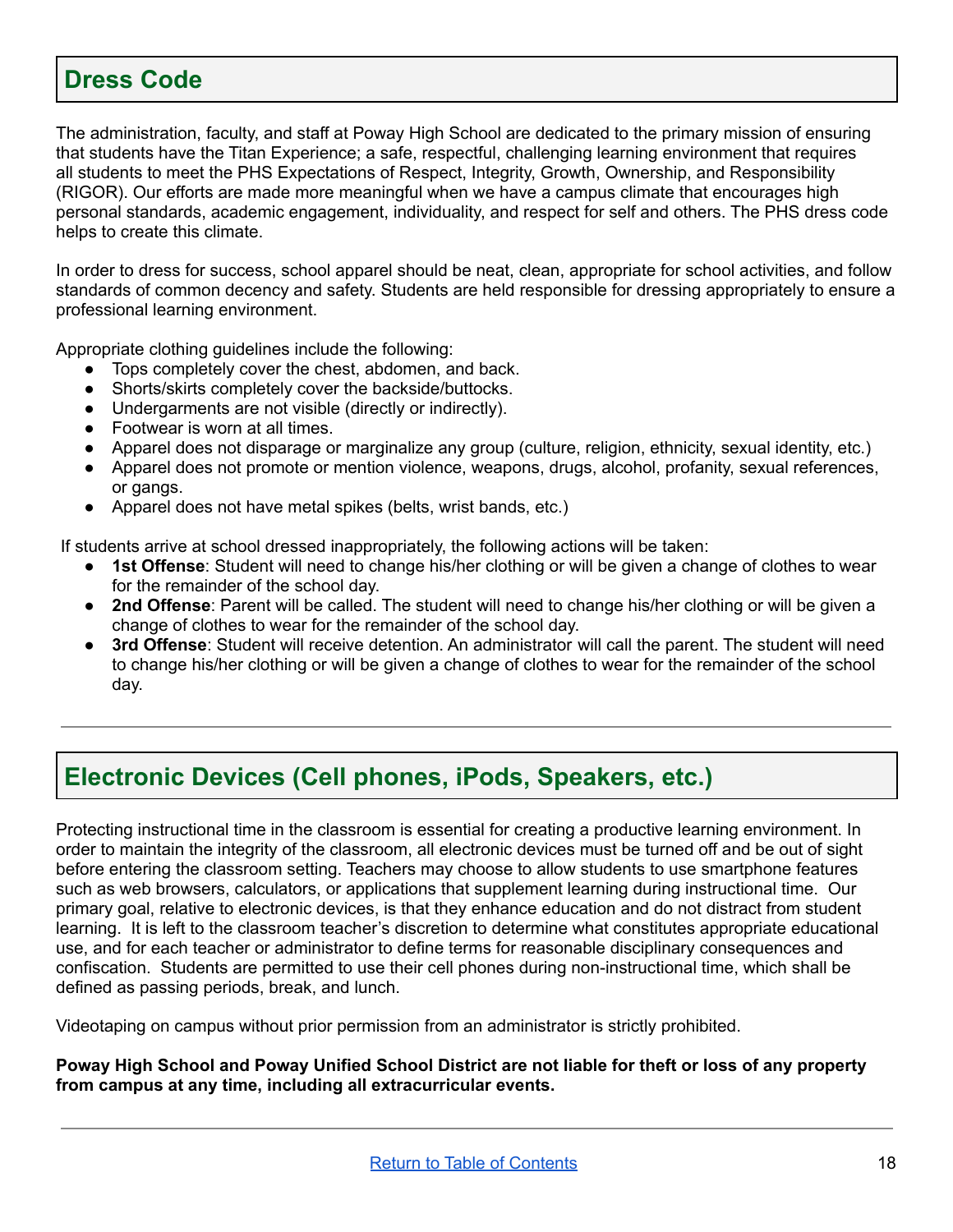# <span id="page-19-0"></span>**Eligibility/Co-Curricular Participation**

Extracurricular activities are not part of the regular school curriculum, are not graded, do not offer credit, and do not take place during classroom time.

Co-curricular activities are programs that may be associated with the curriculum in a regular classroom.

#### **Co-Curricular Participation**

To be eligible for participation in extracurricular and co-curricular activities, all students in performing groups, including but not limited to band, chorus, athletics, cheerleading, student government, and speech and debate, must meet the following **academic requirements:**

- 1. During each grading period, students must attain a 2.0 GPA in all enrolled courses on a 4.0 scale. Students must be passing a minimum of four classes to maintain eligibility.
- 2. Accounting for eligibility for sports teams will be the next day after the school-wide distribution of grades. At the high school level, the grades that will be counted for eligibility are six-week progress and trimester grades.
- 3. Meeting the requirements of a 2.0 GPA at the end of the probationary period is the expectation for continued eligibility to participate for the next grading period. Summer grades may be included to improve spring trimester grades.
- 4. All CIF eligibility rules still apply.
- 5. To determine GPA, **all "Incompletes" shall be computed as F's until the incomplete is changed to a letter grade,** within a specified amount of time.
- 6. A student may not participate in practice or play in a contest after school if they are absent for more than one period of their assigned school day without prior approval by the Principal.
- 7. Participation is contingent upon satisfactory discipline and attendance records.

#### **Extracurricular activities are those programs that have all of the following characteristics**:

- 1. The program is supervised or financed by the District.
- 2. Students participating in the program represent the District.
- 3. Students exercise some degree of freedom in the selection, planning, or control of the program.
- 4. The program includes both preparations for performance and performance before an audience or spectators.

### <span id="page-19-1"></span>**Explosives, Weapons, and Related Devices**

Any weapons or simulated weapons brought on campus will be confiscated. The result could be possible arrest, prosecution, and expulsion.

- The list of prohibited weapons is, but not limited to: guns, air-powered guns, B-B guns, pellet guns, paintball guns, stun-guns, zap, and zip guns.
- All types of knives regardless of size or design, and similar sharp or pointed objects, regardless of length, are considered weapons and are not to be brought on campus. Disciplinary action including suspension and/or expulsion will result.
- Look-alike weapons are prohibited. Students who bring look-alike weapons to school are subject to suspension and/or expulsion.
- Any student proved to be in possession of firecrackers or any other explosive device will be suspended with consideration of expulsion.
- Any student found guilty of setting off an explosive device, including firecrackers and "poppers", will be suspended pending recommendation of expulsion.

California Education Code 49331: Any certificated employee of any school district and any classified employee Return to Table of [Contents](#page-1-0) 19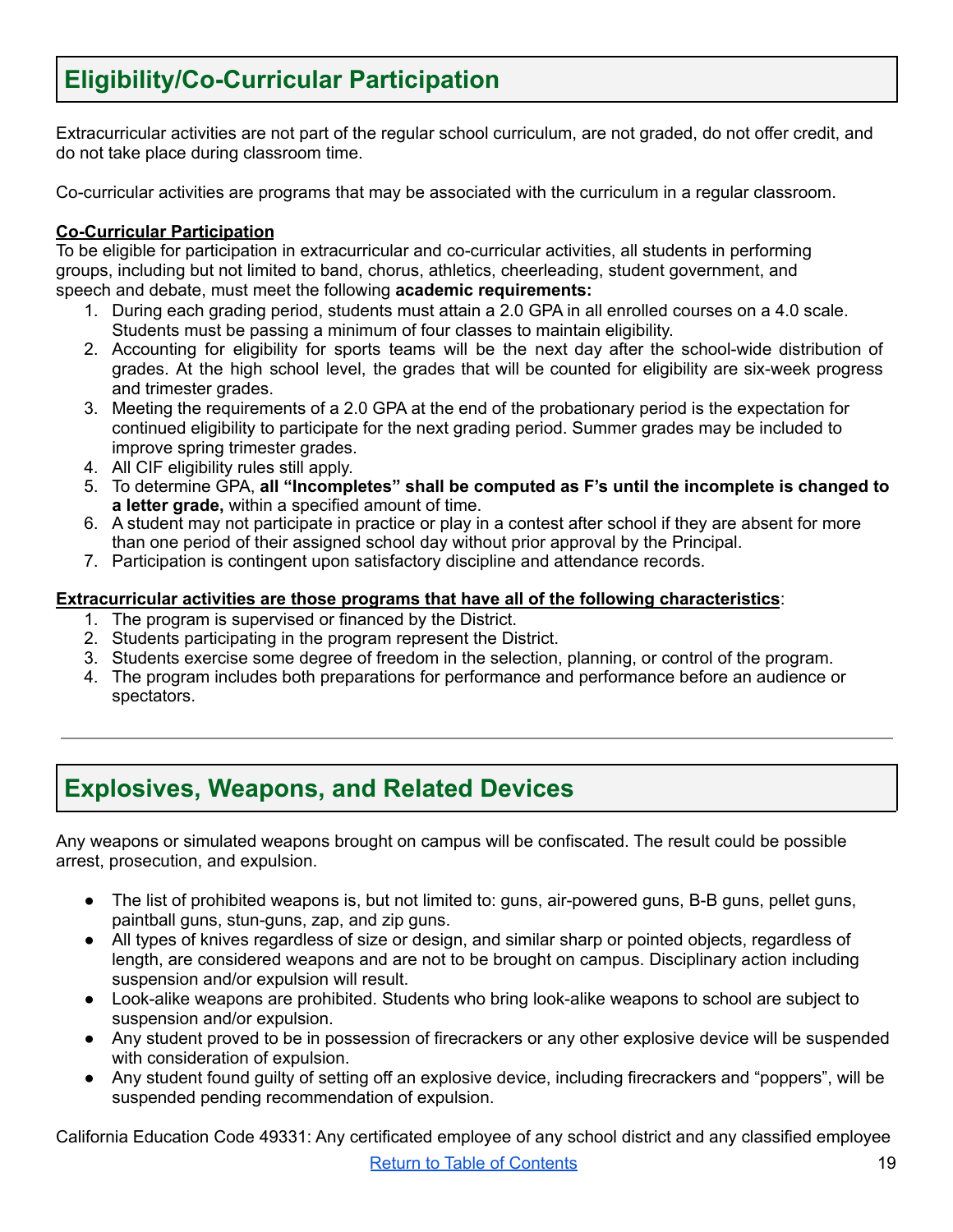of a school district who is designated by the governing board for such purposes may take from the personal possession of any pupil upon school premises or while under the authority of school personnel any injurious object in the possession of the pupil.

# <span id="page-20-0"></span>**Fighting/Battery**

Poway High School is committed to being a Fight-Free Campus. Fighting is an unacceptable way to resolve conflict and will not be tolerated on this campus. Serious steps, which may include citation by the San Diego Police Department, will be taken toward anyone involved in verbal or physical aggression directed toward any other person. Furthermore, battery is illegal and anyone attacking another individual or joining or "jumping" into a fight already in progress is subject to arrest as well as severe disciplinary action. The faculty, counselors, and administrators are always willing to help students resolve conflicts. Utilize these resources when the situation warrants and before it becomes "physical."

### <span id="page-20-1"></span>**Finance Transactions**

The Finance office is located on the south side of the administration building, facing the quad. Students can purchase yearbooks, tickets for ASB events such as dances, and pay for other school items at the finance window. Students must present their ID cards when making purchases. The window is open before school, at break, and during lunch. The finance office accepts cash, checks made out to Poway High School for the exact amount, and credit (or debit) cards. Purchases can also be made online through the Poway High [Webstore.](https://webstores.activenetwork.com/school-software/titan_webstore/) Financial obligations are the responsibility of the student and any unpaid balances may restrict students from attending dances.

# <span id="page-20-2"></span>**5.5 Period Classes**

5.5 Classes are optional and offered to all PHS students. The following may help you in deciding whether to add this additional class to your schedule. All 5.5 classes follow a trimester schedule.

- Each class meets for a minimum of two hours per week.
- Students may earn 2.5 credits with a passing class grade.
- Classes are pass/fail

Lists of available classes and times can be found in the Admin or Counseling buildings and on the [PHS](https://www.powayusd.com/en-US/Schools/HS/PHS/Academics/Academic-Planning/5-5-Period-Classes) [website](https://www.powayusd.com/en-US/Schools/HS/PHS/Academics/Academic-Planning/5-5-Period-Classes).

- Students can enroll in a 5.5 Class by filling out the electronic 5.5 Class Student Contract form (on the 5.5 Class Schedule) during the first 13 days of the trimester. Students attending a class session and returning an enrollment form to the teacher are officially enrolled in the class.
- If a student decides to drop a 5.5 class, the individual student MUST inform the teacher or counselor, with a written parent note, *before the 13th-day drop deadline*. This deadline is published on the 5.5 Class Schedule and listed on the Student Contract and will be held firm.
- Students listed on the class roster after the 13th-day drop deadline will receive a grade for the class.
- Withdrawal from a 5.5 class must be made by the same  $13<sup>th</sup>$  school day drop date (not after 13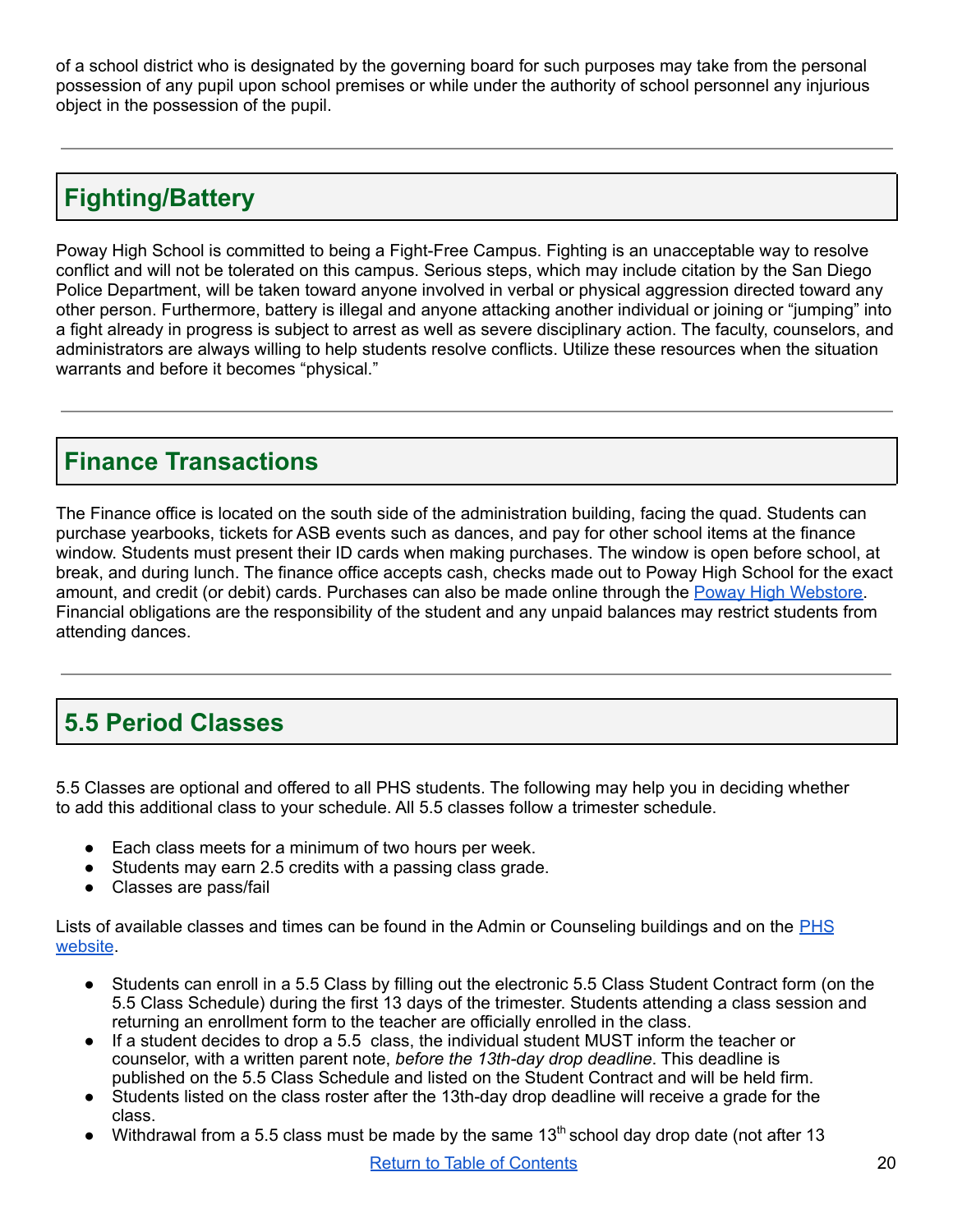# <span id="page-21-0"></span>**Food and Nutrition Center**

The Food and Nutrition Center is open daily before school and during break and lunch.

There are two options for purchasing high school lunches:

- Students may participate in the National School Lunch Program in which a complete lunch meal includes: choice of entree, fruits, vegetables, and milk. For the 22-23 school year, breakfast and lunch meals are free for all students.
- Parents/Guardians are still encouraged to complete a meal application online to receive other benefits such as a Pandemic EBT card for each child. The website to apply is, [www.myschoolapps.com.](http://www.myschoolapps.com)

Lunch applications are available in the school office, the Food and Nutrition Department, or [online](https://powayusdnutrition.com/?page=lunchapps) via the PUSD Food and Nutrition website. A new application must be completed each year, one per family. Students may also purchase individual items from the Nutrition Center's a la carte menu. Both the complete Lunch menus and a la carte menu can be accessed online at [www.powayusd.com/Nutrition](http://www.powayusd.com/Nutrition) (menus vary by site).

PUSD has a no-borrowing policy regarding school meals. Meals may be purchased with cash or by using the prepayment option to establish or replenish a personal lunch account. Pre-payments can be made by check or cash and dropped off at the Nutrition Center or school office. Credit card payments may be made to your student's lunch account through [www.myschoolbucks.com](http://www.myschoolbucks.com). Our computer system accounts for all school meals and maintains the confidential status and security of all students electronically. Students may be required to show their student photo ID to access their lunch account. For further information, please visit the PUSD Food and Nutrition Department website at http://www.powayusd.com/Nutrition.

#### **ABSOLUTELY NO FOOD DELIVERY SERVICES OR RESTAURANT DELIVERIES WILL BE ALLOWED ON CAMPUS AT ANY TIME.**

### <span id="page-21-1"></span>**Gambling**

Gambling in any form is prohibited by law. Therefore, pitching or flipping coins, rolling dice and any other form of gambling will result in disciplinary action.

# <span id="page-21-2"></span>**Gang Policy**

The Board of Education of the Poway Unified School District believes in a safe and orderly environment for students and desires to keep District schools free from the harmful influence of gangs and gang behavior. Therefore, the Board encourages activities that will allow students to pursue their common interests in a positive way and to resist peer pressure to become involved in gang activity. The Board prohibits behavior that provokes confrontation, violence, or disruption of the school environment (5.25 Gang Prevention Policy).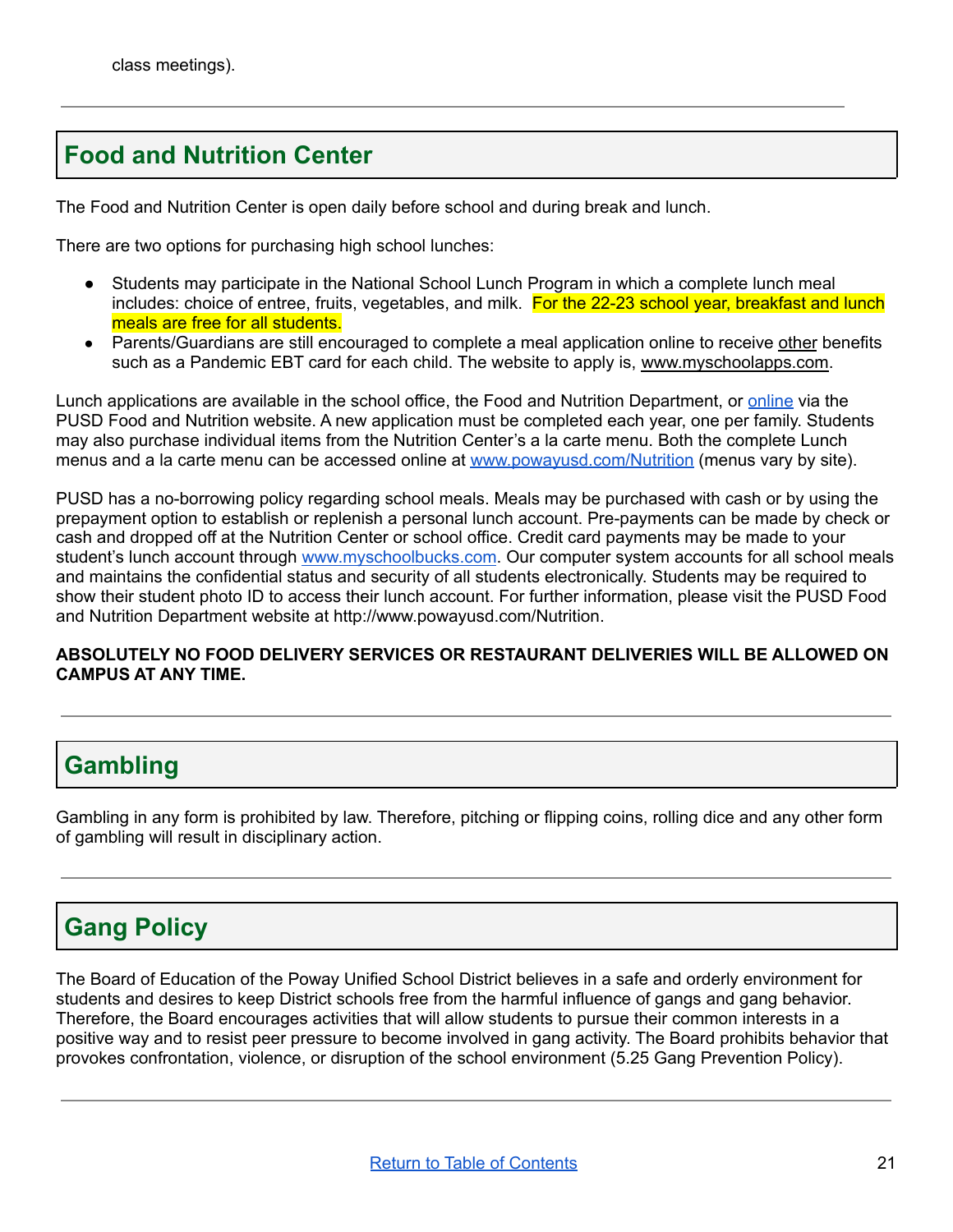### <span id="page-22-0"></span>**Graduation**

Students may participate in the graduation ceremony if they have completed a minimum of 230 credits and all of the requirements for graduation. Seniors must have all financial and discipline obligations fulfilled to be eligible for senior activities and graduation ceremonies.

For Graduation Requirements, see the [Academics/Graduation](#page-4-0) Requirements section.

# <span id="page-22-1"></span>**Hall Passes**

Students are required to have an authorized pass in their possession any time they are outside of their classrooms. These include:

- Teacher's hall pass students must carry their restroom or hall passes in hand and present them to staff members when asked to do so.
- An office call slip, with the time and signature of their teacher or administrator
- Special permanently-issued badges used by office aides or special school programs (i.e. ASB Officers, student interns

Students who are out of class without the benefit of an approved hall pass will be subject to disciplinary action. Verbal authorization to be out of class without a pass will not be accepted.

### <span id="page-22-2"></span>**Harassment/Discrimination**

Harassment is unwanted and unwelcome behavior from others that interferes with another individual's life. When it is sexual in nature, it is "sexual harassment". When it is racial in nature, it is a "hate-motivated behavior" or sometimes a "hate crime".

Harassment on the basis of an actual or perceived ancestry, age, color, disability, gender, gender identity, gender expression, nationality, race or ethnicity, religion, sex, sexual orientation, or association with a person or a group with one or more of these actual or perceived characteristics is a violation of both federal and state employment discrimination laws as well as District Policy and Administrative Procedures (Title VII of the 1964 Civil Rights Act, the 1991 Civil Rights, the Educational Amendments of 1972, Education Code Section 212.5 and Board Policy). The District is committed to providing students with an academic environment that is free from harassment and discrimination.

Discrimination is negative or unfair treatment toward an individual based on race, ethnicity, sexual orientation, religion, or gender. These acts are prohibited:

- Vulgar letters, notes, posters, symbols, or other writings offensive to students of a specific race, ethnicity, sexual orientation, religion, or gender.
- Comments, gestures, or touches of a sexual nature that are deliberate and unwelcome.
- Any forced action such as pulling clothes down, blocking or cornering someone in a sexual way.
- Negative comments, slurs, or behaviors based on race, ethnicity, sexual orientation, religion, or gender.
- Vandalism to personal or District property.
- Force or threat of violence through outright actions, intimidation, or bullying.

**NONDISCRIMINATION STATEMENT**: District programs and activities shall be free from discrimination with **Return to Table of [Contents](#page-1-0)** 22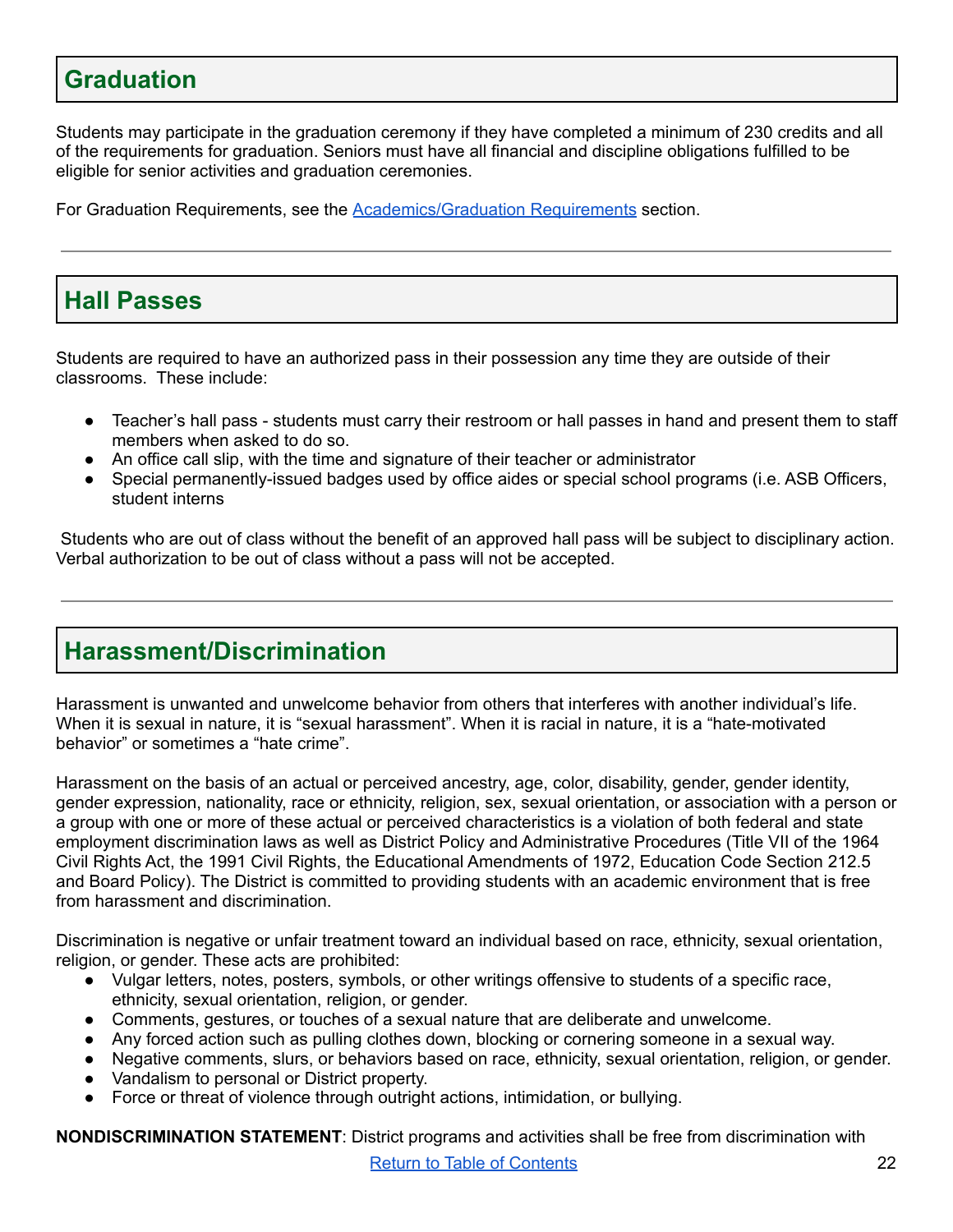respect to gender, race, color, religion, national origin, ethnic group, marital or parental status, and physical or mental disability.

There are several important things you should know about if you feel you are being harassed or are a victim of discrimination. Tell someone you trust, such as a parent, teacher, counselor, or administrator. Complaints are required to be in writing and will include an interview with a site administrator. Any student who falsely accuses another student or staff member of sexual or racial harassment is subject to disciplinary action.

The policy governing sexual harassment is Article 5.24 of Board Policy, adopted August 17, 1992. The legal references for this policy are found in the Education Code, in the Title VII of the Civil Rights Act of 1964, and Title IX of the Education Amendments of 1972.

### <span id="page-23-0"></span>**Hate Harassment and Hate Behavior**

In order to foster a supportive environment for a diverse student body, the Poway Unified School District provides guidelines to assist in the reduction and/or prevention of hate harassment and hate behavior (BP 5145.9). Report all hate behavior to staff and administration. Click here to [report](https://docs.google.com/forms/d/e/1FAIpQLSerMPXmhv7nhAbXGJO1T2Ljd5ISG1pmRZvWRT3g4pvvKcWVjQ/viewform?usp=sf_link)

**Definition of Hate-Motivated Behavior**: Poway Unified School District Board Policy, supported by the California statute, defines hate-motivated behavior as an act, or attempted act, motivated by hostility toward a victim's actual or perceived race, ethnicity, national origin, immigrant status, gender, sexual orientation, religious belief, age, disability, or any other physical or cultural characteristic. Hate-motivated behavior is elevated to a criminal act, defined as hate violence by the California Education Code Section 200.3 and section 422.55 of the California Penal Code.

### <span id="page-23-1"></span>**Hazing**

Hazing in any form, including initiation, which is degrading, is strictly forbidden by California State Law. No student shall conspire to engage in hazing, participate in hazing, or commit any act that causes or is likely to cause bodily danger, physical harm, or personal degradation or disgrace resulting in physical or mental harm to any fellow student or other person. Persons violating this policy shall be subject to District discipline, misdemeanor penalties, and forfeiture of entitlements.

### <span id="page-23-2"></span>**ID Cards**

Student ID cards are a means of identifying a student as a member of PHS. *Students must carry ID cards with them on campus at all times and at school-related activities.* Students must present a current ID card to check out library materials and to complete finance transactions at the finance window. Replacement cards are available for a fee and can be obtained in the library.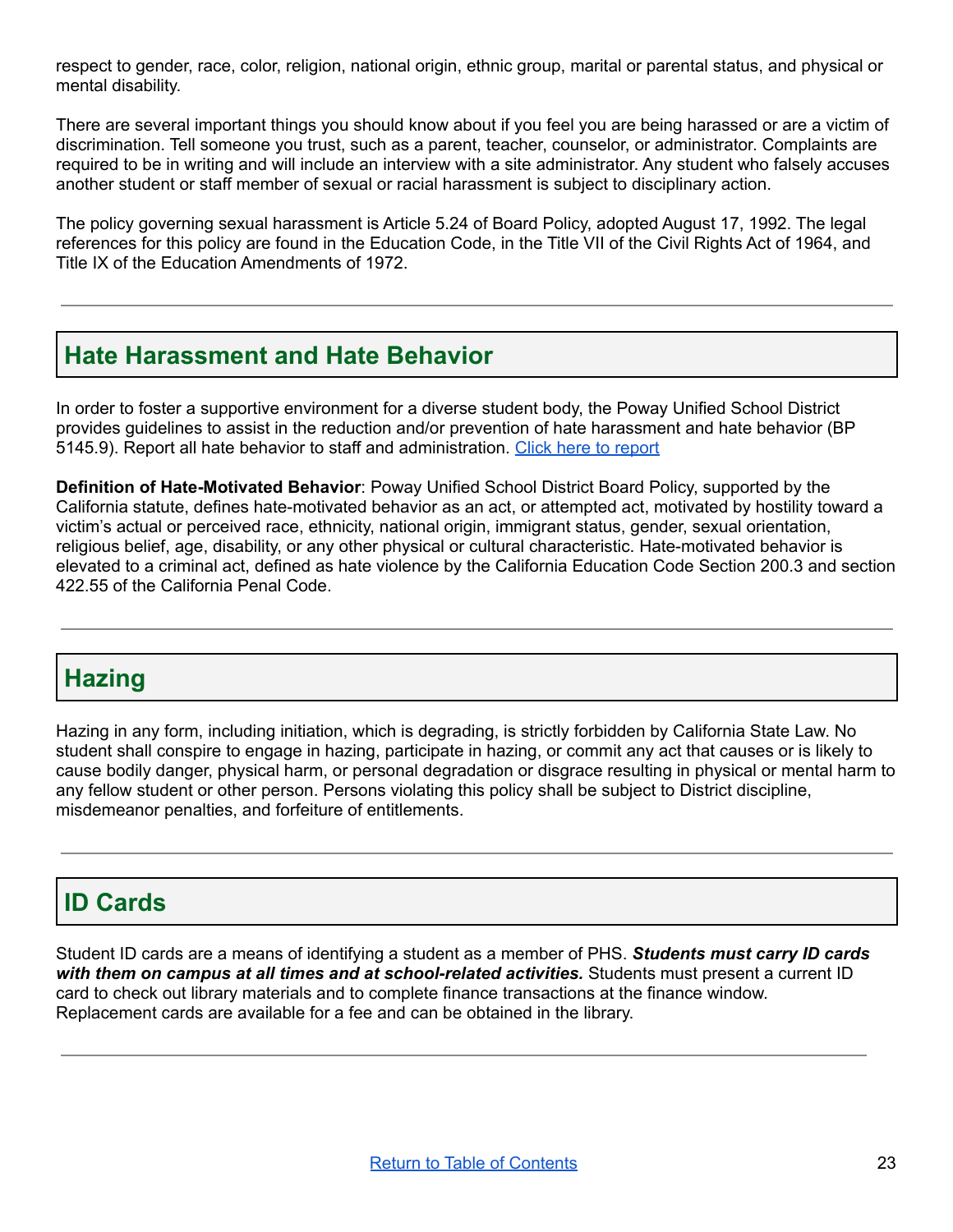# <span id="page-24-0"></span>**Library**

PHS Library's mission is to foster enthusiastic readers, critical thinkers, effective collaborators, productive users of technologies, global citizens, ethical information users, and lifelong learners. Visit the Poway High [Library](https://www.powayusd.com/en-US/Schools/HS/PHS/Academics/Library/Library-Home) page on the PHS website.

The PHS Library is here to support the social, emotional, and academic growth of all Titans. It is open from 7:00 am - 3:15 pm Monday-Thursday, and 7:00 am - 3:00 pm on Fridays.

- PHS [Library](https://www.powayusd.com/en-US/Schools/HS/PHS/Academics/Library/Library-Home) Web Page: The website provides 24/7 access to the Library Catalog, student library accounts, the online PUSD 9-12 Overdrive library, subscription databases, other research links, and the free PHS Peer Tutoring link 24/7. Students can find the login and password for the library subscription databases on the website.
- **Library Services**: Students may borrow up to 10 library books for 21 school days per checkout. Fines for overdue library books are 10¢ per day (not to exceed \$5 per item). Students can avoid these fines by renewing their library books online (if there are no holds on the materials) through their Follett Destiny accounts. Students can also see our library media tech for Replacement ID cards at just \$5 each.
- **Library Computer Services**: The library computers are available for student use before school, during breaks and lunch, and after school. During class times, students are welcome to use all library resources with a pass from their teacher. Students are welcome to use the library during their off-roll periods by scanning their ID cards as they enter. Classes scheduled in the library have priority use. Library computers and printers are available for academic use only at no cost to the student.
- **Textbooks**: Students are responsible for the textbooks that are assigned to them. In accordance with PUSD administrative procedure (6.84.1), the student and/or his/her parents are liable for the replacement cost or repair of any lost, vandalized, or damaged book.

# <span id="page-24-1"></span>**Littering**

Students are encouraged to keep Poway High School clean at all times. Address the Mess! Students caught littering will be subject to disciplinary action, including campus clean-up.

### <span id="page-24-2"></span>**Lockers**

PHS has a limited number of lockers available for student use. Priorities will be given to upperclassmen and students with documented need.

- **A locker is issued for the convenience of the student during the school day**.
- Lockers are issued by campus security. Locks for lockers are the sole **RESPONSIBILITY** of the student and can be purchased at the Student Store for a cost of \$7.00.
- A P.E. locker is issued during the first P.E. class for those students taking P.E. A Poway High School issued lock, purchased at the Student Store, can be used on all PHS lockers. Students are responsible for purchasing the PHS locks. Any lock other than the PHS-purchased lock will be cut off (at the student's expense) if the Administration needs access to the locker(s).
- Poway High School is not liable for personal property destroyed or stolen on campus. PHS and PUSD are not liable for articles placed within lockers at any time. Articles placed within lockers, including textbooks, are the sole liability of the individual who has chosen to use the lockers. Students are responsible for the payment of textbooks that are damaged, lost, or stolen from lockers.
- It is recommended that lockers be used only during the school day. All articles should be taken home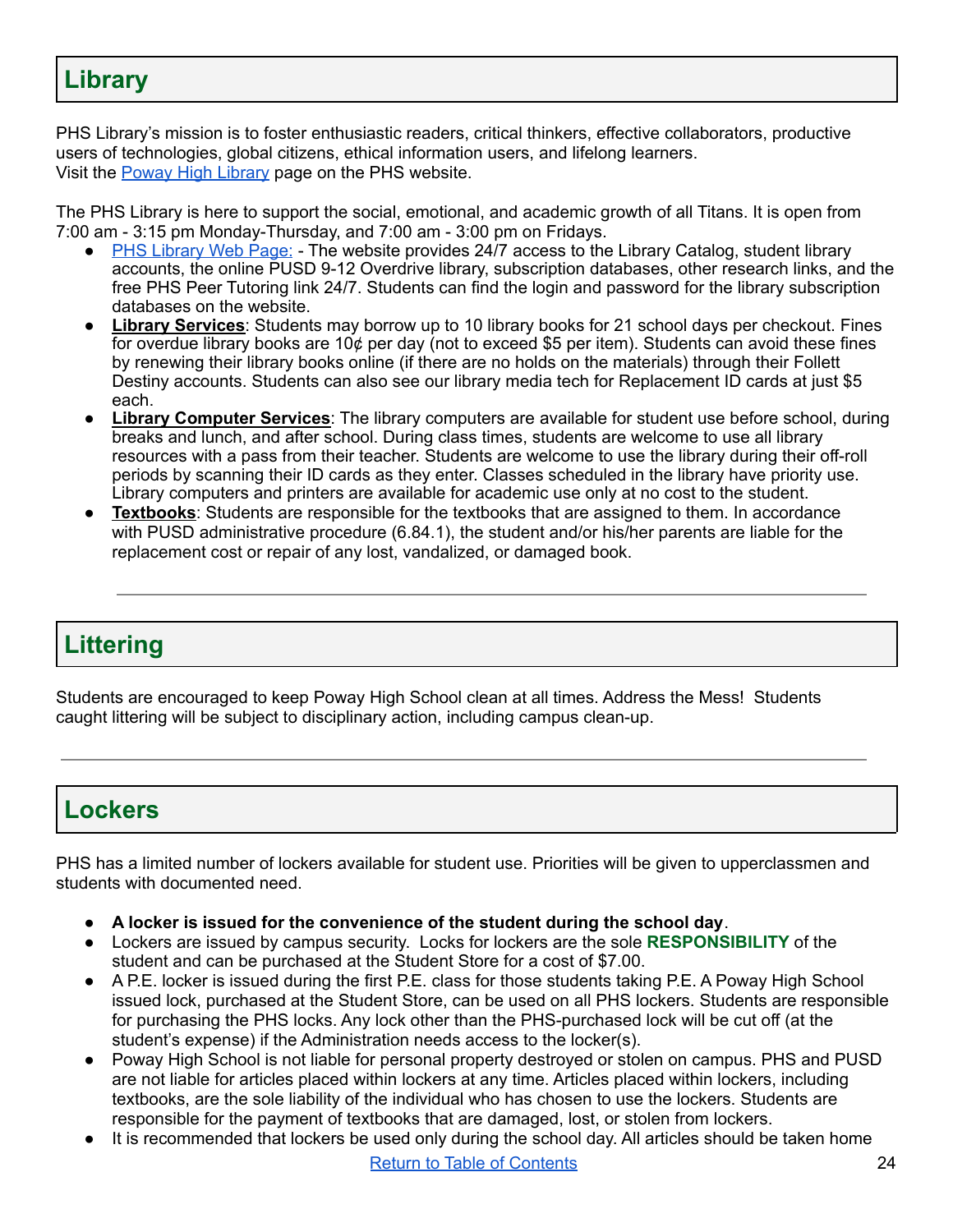at the end of each day. Adherence to this recommendation will help prevent theft.

- Poway High School will not be responsible for maintaining the combinations for PHS locks. Students who lose or forget their combinations may see the campus supervisors for instructions.
- Students must use only their assigned locker. Locks that are placed on lockers other than the assigned locker will be removed and will result in disciplinary action.
- Any damage or needed repairs to lockers should be reported to the secretary in the administration office.
- Students who write on or deface lockers will be subject to disciplinary action. Defacing lockers is considered vandalism and restitution must be made.
- Items located in a student's locker or car are considered to be in the student's possession and students are **RESPONSIBLE** for articles found in their personal belongings, vehicle, or lockers.
- Administration has the right to search lockers at any time without notice.

### <span id="page-25-0"></span>**Lost and Found**

Check with the Health Office or front desk receptionist for all lost items. Textbooks are returned to the library.

# <span id="page-25-1"></span>**Lunch/Off-Campus Lunch Passes**

Students may only leave campus for lunch if they have been issued an Off-Campus Lunch Pass through the office. Any student wanting an Off-Campus Lunch Pass must have a parent come to the administration office to sign an Off-Campus permission slip. This must be done in person and can not be done electronically. Off-Campus Lunch Passes are only valid during the scheduled lunch period or off-roll period. If a student leaves campus and does not return for classes, a parent must call the same day to excuse the student's absence. If a call is not received the same day, the absence will be considered a truancy and cannot be excused.

Off-Campus Passes can be revoked for disciplinary, attendance, or academic reasons. Passes permit students to access their vehicles for transportation purposes. Students are not permitted to loiter in any of the PHS parking lots or surrounding streets.

### <span id="page-25-2"></span>**Medications**

Poway Unified School District's philosophy is that parents bear the primary responsibility in providing medication for their students. Whenever possible, medication should be administered at home. Parents have the option to personally administer medication to their child at any time during the school day. Health assistance can be provided to support student learning and attendance. Medication administration is provided under the direction and indirect supervision of the resource nurses in Health Services. If a student needs medication during the school day, the following procedure must be followed: According to Ed Code, Complete an Authorization for Medication Administration form (H-26) for all prescriptions, over the counter, and herbal medication. The form requires signatures by both the parent and the student's physician. The physician must be licensed in the state of California.

- The completed form should be given to the Health Technician at the same time as you deliver the medication.
- The medication must be in a pharmacy-labeled container stating the student's full name, medication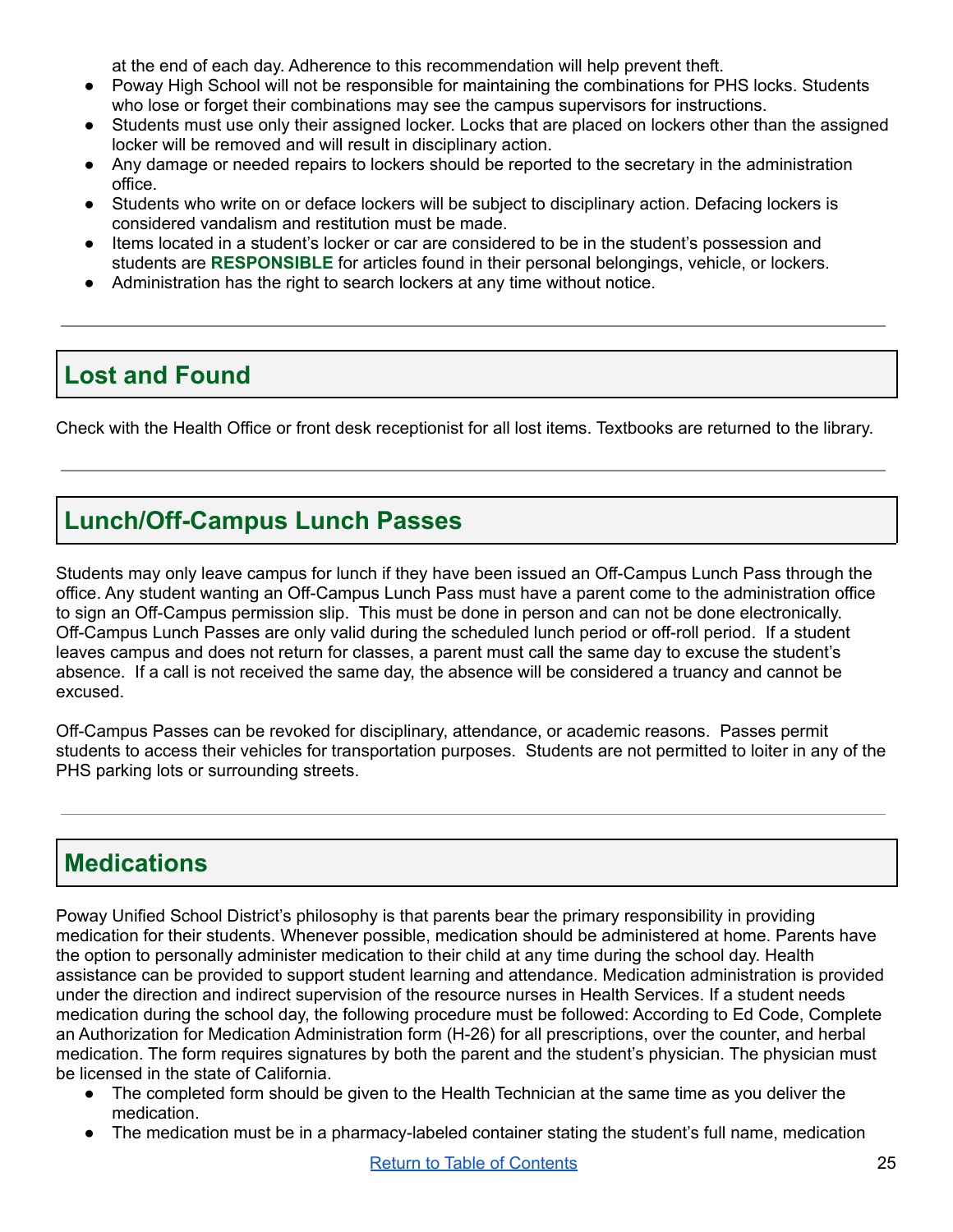name, proper dosage, and time to be given. Over-the-counter medication must be in its original packaging (no baggies or pillboxes). Please check the expiration date on all medication you provide to the school site and update this medication as needed.

- **Long-term medication**: Provide no more than a one-month supply and replenish the medication as needed.
- **Over-the-counter medication** (i.e. Benadryl, Tylenol, or herbal medication): Medication must be in the original container clearly labeled with the student's name.
- **Diabetics** Diabetic Management plan must be filled out and signed by the parent and doctor. The diabetic management plan and all emergency medication (glucagon and glucose gel) should be given to the health tech.
- **Epipens and Epinephrine auto-injectors**: A Potential Anaphylactic Reaction form (H-58) should be completed and signed by the physician and the parent. (H-26 form is not necessary)
- **Asthma**: Please provide spacers for inhalers, if indicated, and review your child's use of the inhaler with the school site Health Technician.
- **Sports Teams and Medication**: Health Technician and Coaches can communicate and share forms. However, you must provide separate containers of medication for each location.

Note: Poway Unified School District has a "zero tolerance" drug policy for all students.

Do not put your child at risk of receiving disciplinary action! Don't send your child to school with any medication unless you have followed the medication procedure. Remember, even Tylenol or Advil are considered to be drugs. The only medications that can be carried at school without a parent's and doctor's authorization are contact solution, lip balm, and cough drops. Students may carry their own medication only if they are responsible and an Authorization to Carry Medication While at School form (H-26B) has been signed by the physician, parent, and student. To find medical forms please go to the Health page on the PHS [website.](https://www.powayusd.com/en-US/Schools/HS/PHS/Contacts/Health)

### <span id="page-26-0"></span>**Off-Campus Independent Study (OCIS)**

Poway High School, with proper permission, enrolls students in independent study for a limited period of time if the student must be absent under conditions that do not meet the state requirements for excused absences. Students requesting independent study for five or more days should notify the school [Attendance](https://www.powayusd.com/en-US/Schools/HS/PHS/Contacts/Attendance/Attendance) [Office](https://www.powayusd.com/en-US/Schools/HS/PHS/Contacts/Attendance/Attendance) five school days before departure.

The [Attendance](https://www.powayusd.com/en-US/Schools/HS/PHS/Contacts/Attendance/Attendance) Office will provide the student with a contract and assignment sheets for each of the student's teachers once the contract is approved. Note that the OCIS contract contains three dates; the beginning date of the contract, the ending date of the contract, and the date on which the work is due ("due date").

# <span id="page-26-1"></span>**Off-Limits Areas**

While in school and during regular school hours, students will have access to the main campus area inside our new fenced perimeter. Several areas are considered "Off-Limits" during break and lunch. These areas are:

- 1. Outside areas on the second floor of the N-Buildings
- 2. All parking lots
- 3. All athletic fields
- 4. Tennis & Racquetball Courts

On rainy days, students can eat under all covered areas throughout the school campus, including the Titan Return to Table of [Contents](#page-1-0) **26**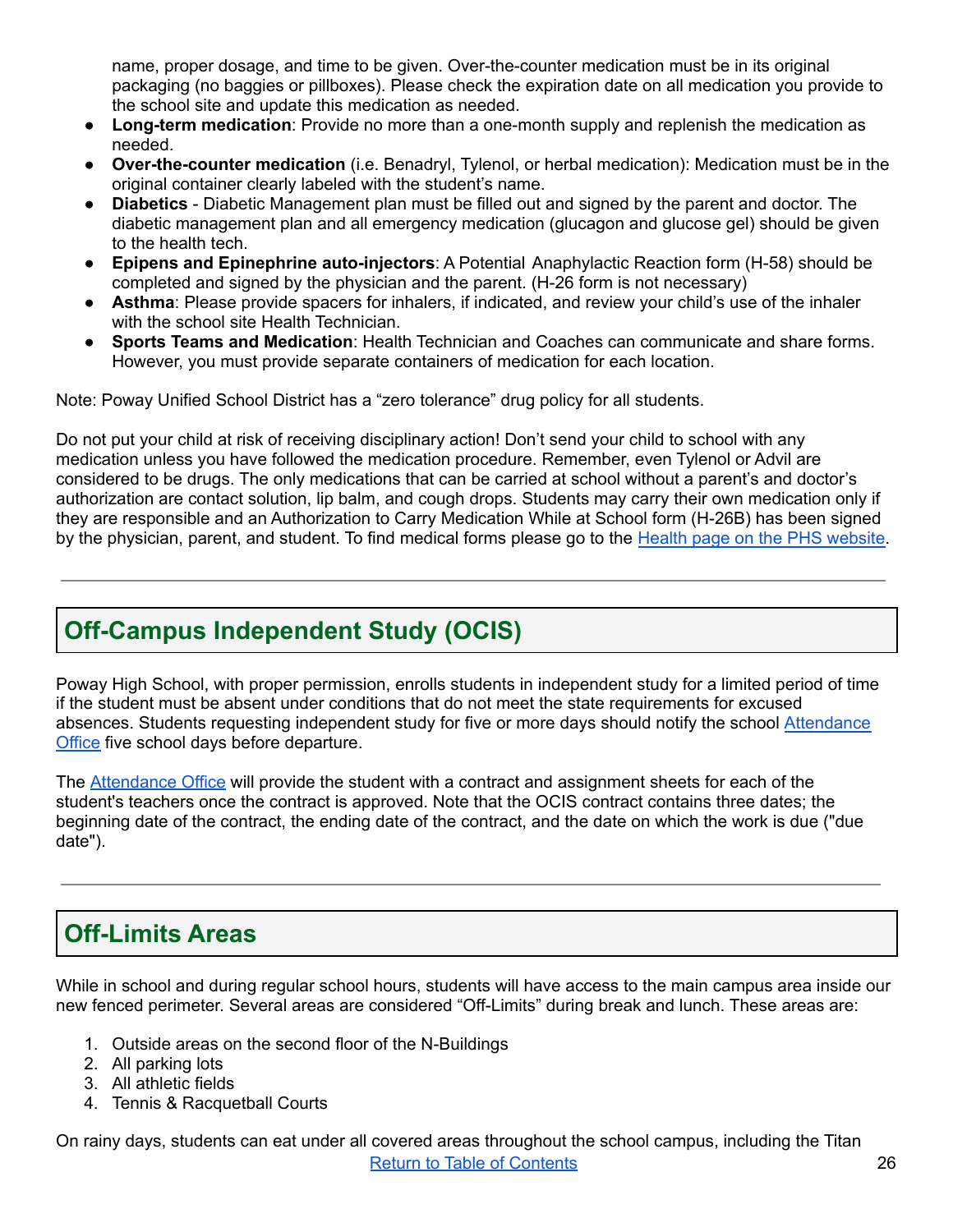gymnasium. (Please "Address the Mess" and throw away all of your trash!)

During school hours students may only exit campus with proper protocols in place:

- 1. Attendance Office-issued passes
- 2. Off-campus passes with parent permission
- 3. Off-Roll stickers (see Off-Roll criteria below)

Please utilize designated gates when entering and exiting the Poway High School Campus.

# <span id="page-27-1"></span>**Off-Roll**

Students who are enrolled in an Off-Roll during any period of the day do not attend an academic course during that period.

- **1st-period Off-Roll**: Students with 1st-period Off-Roll can arrive at school at the start of the school day and visit the library or Titan Center during 1st period to study, use a computer, etc. They can also choose to arrive on campus immediately before 2nd period.
- **2nd, 3rd-period Off-Roll**: Students with 2nd or 3rd-period Off-Roll can utilize this time to study or do independent work at an outdoor picnic table or visit the library or Titan Center.
- **4th-Period Off-Roll**: Students with 4th-period Off-Roll can utilize this time to study or do independent work at an outdoor picnic table or visit the library or Titan Center. Students who also have an Off-Campus Lunch Pass can leave campus during 4th period to extend their lunch period.
- **5th-Period Off-Roll**: Students with 5th-Period Off-Roll can utilize this time to study or do independent work at an outdoor picnic table or visit the library or Titan Center. Additionally, these students can leave campus as their academic day is over after 4th period.

# <span id="page-27-0"></span>**Parking Information**

Student lots are located to the north of the football field, near the N-Buildings, and across Titan Way. Students must have a parking permit to park in any of the PHS student lots. Parking spots are unreserved and available to students on a first-come, first-served basis. Parents and students may review and register for a parking permit on the PHS website under the [Student](https://www.powayusd.com/en-US/Schools/HS/PHS/Students/Parking-Information) Section. The first parking permit is free and additional parking stickers may be purchased for \$10. Students must bring a valid state-issued driver's license and current vehicle registration when picking up their permit. If more than one family member drives the same car to school, each student must register separately.

### **Reminders**:

- The speed limit in all parking lots is 5 mph.
- Students who drive an alternate vehicle must get a temporary pass from the Administration Office before the school day begins.
- \*Students may not access vehicles during the school day unless they are driving off-campus.
- PHS assumes no responsibility for theft or damages that may occur while vehicles are parked or driven in the parking lots.
- Start Smart attendance will be required once San Diego County Sheriff's Department resumes classes.
- Permits must be adhered to the inside upper left-hand corner of the windshield. Permits are not transferable.
- Vehicles are subject to search by administration and/or law enforcement at any time.
- Citations can be issued for non-compliance.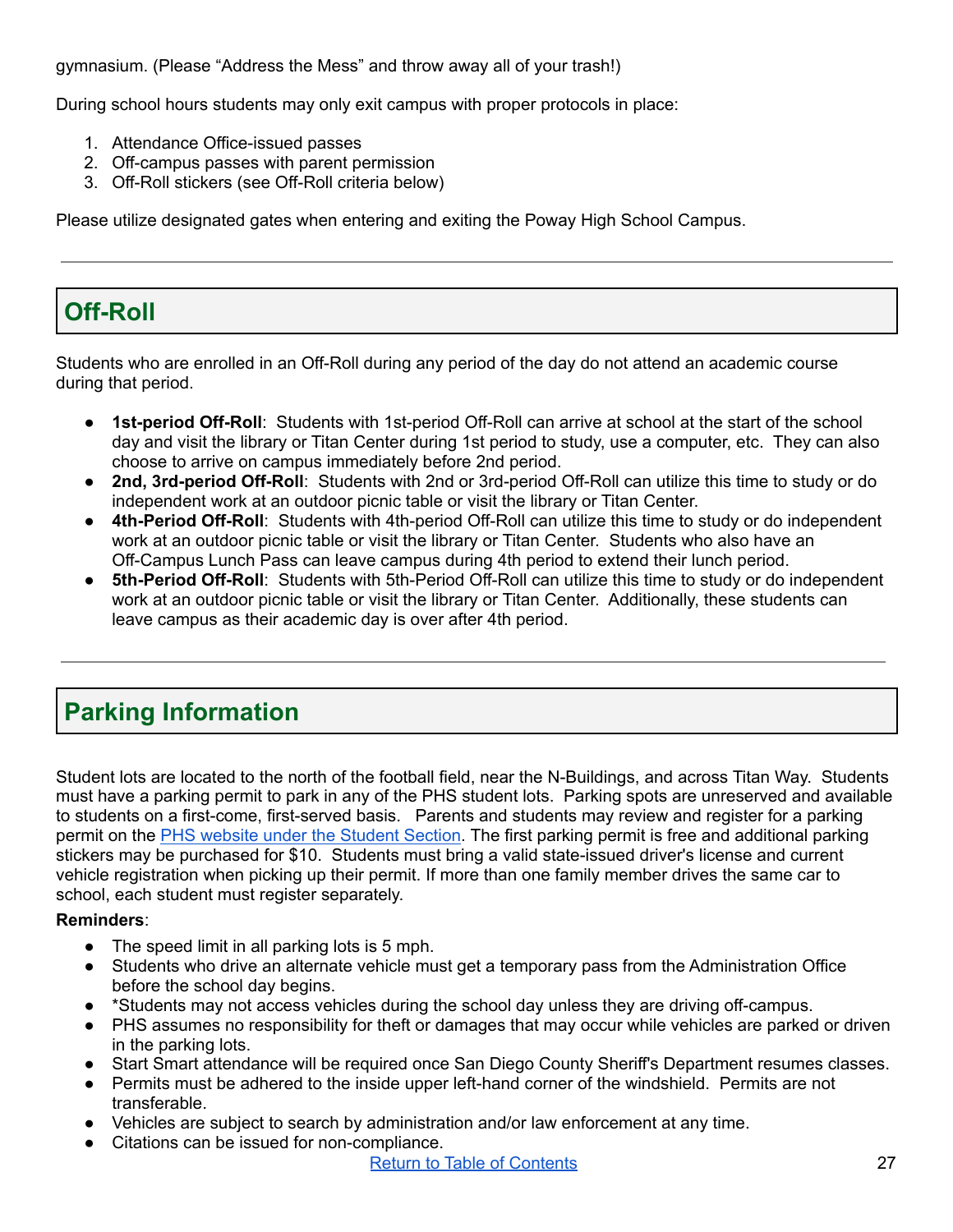**Parking Permits May be Revoked for Any Reason Including the Following**:

- Misuse of permit
- Reckless driving
- Discipline issues
- Excessive parking citations

**Parking Permits May be Revoked for Any Reason Including the Following**:

- Misuse of permit
- Reckless driving
- Discipline issues
- Excessive parking citations

### <span id="page-28-0"></span>**PE Uniforms**

PE uniforms consist of dark green shorts and a light gray T-shirt. Athletic shoes and socks are required for the student's health and safety.

PHS uniforms are available for purchase in the Student Store: \$15 for the shirt and \$10 for the shorts. Locks for PE lockers are the **RESPONSIBILITY** of the students and can be purchased at the Student Store for a cost of

\$7.00. PE clothing is provided for sale as a convenience and as an ASB fundraiser and students are not required to wear PE clothing sold in the Student Store.

### <span id="page-28-1"></span>**Peer Counseling**

Based on teacher recommendations, an application, and an interview process in November, students in grades 9 - 12 are chosen each year to serve as Peer Counselors. Peer Counselors provide assistance throughout campus by serving as mentors and provide lessons on mental health. In addition, the Peer Counselors attend meetings where they are trained in counseling and communication skills. Students can refer themselves or be referred to Peer Counselors when they need a peer to talk to for support.

# <span id="page-28-2"></span>**Profanity or Vulgarity**

Appropriate language enhances mutual **RESPECT** and raises the level of comfort necessary for students and staff to perform at their best. Use of profanity or vulgarity is offensive to good taste and will not be accepted or tolerated at school or a school activity. Disciplinary action will result should a student use this type of language. According to the California Education Code, students may be home suspended for obscene acts or engaging in "habitual profanity or vulgarity".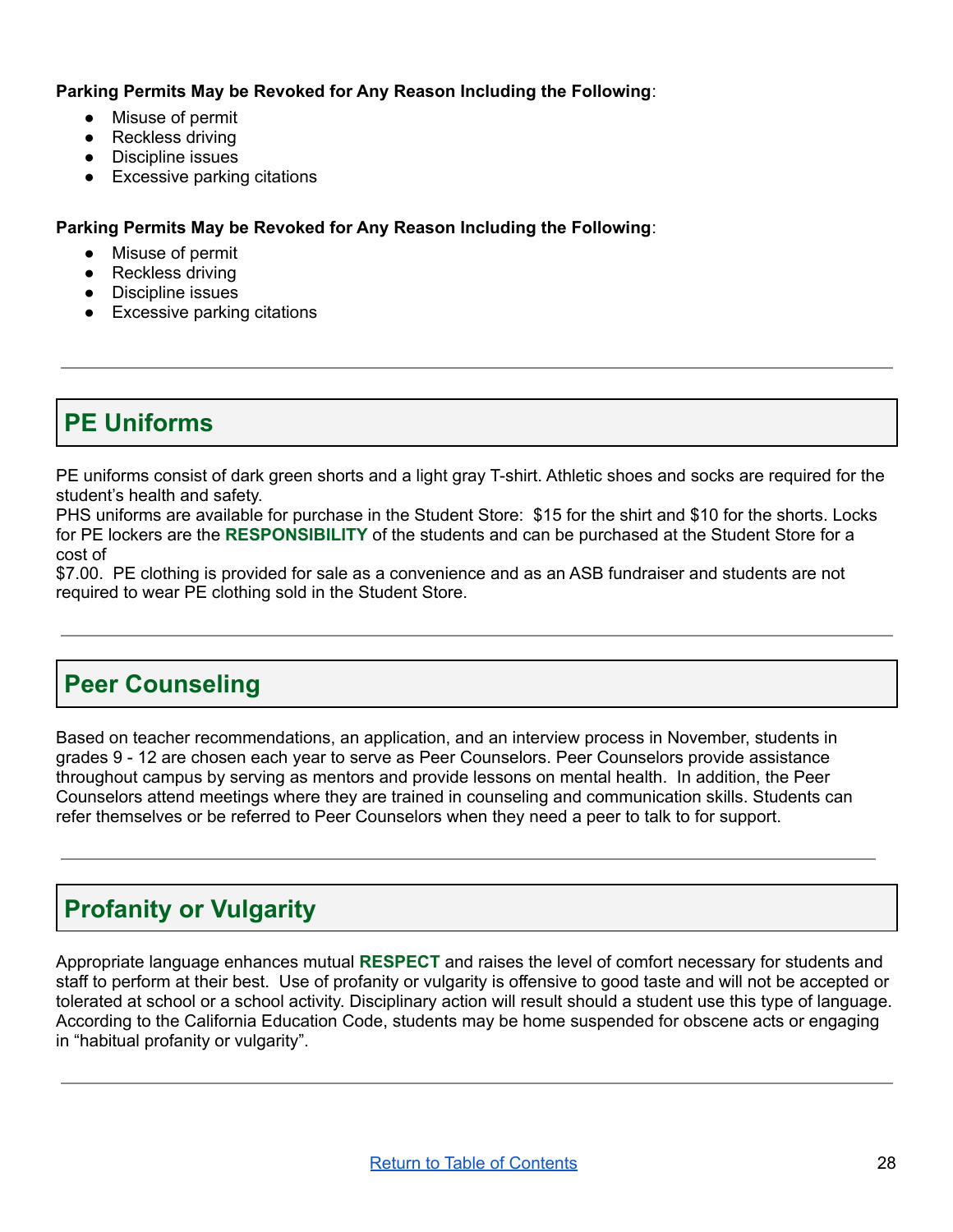### <span id="page-29-0"></span>**Public Displays of Affection**

Inappropriate displays of affection are not acceptable in the school setting. Students will be expected to exercise good judgment and restraint when showing affection.

Physical intimacy is to be valued but should be shared discreetly and not showcased. To promote behavior that establishes a friendly atmosphere without causing others to feel embarrassment or discomfort, unacceptable displays of affection include:

- Prolonged or heavy kissing
- Fondling/inappropriate sexual contact
- **Excessive body contact**

### <span id="page-29-1"></span>**Report Cards/Progress Reports**

Progress Reports are issued at the six-week mark in the trimester and grades are listed in [StudentVue](https://sis.powayusd.com/PXP2_Login_Student.aspx?regenerateSessionId=True) and [ParentVue](https://sis.powayusd.com/PXP2_Login.aspx). Report cards are issued at the end of each trimester with final course grades. Report Card grades are visible in StudentVue and ParentVue and mailed home. The Grading Calendar for the school year can be found on the PHS [website](https://www.powayusd.com/en-US/Schools/HS/PHS/Home) under the Calendars tab.

### <span id="page-29-2"></span>**Search and Seizure**

School officials have a duty to protect students from the possible dangers of contraband, such as weapons or controlled substances. While the rights of students are a high priority when situations of reasonable suspicion warrant, searches of vehicles, lockers, backpacks, purses, pockets, and other personal belongings will be performed. Our goal is to maintain a safe and orderly environment free of weapons, drugs, or paraphernalia which can negatively influence the climate of our school. In an effort to enforce its policy of zero tolerance for drugs, the District may use specially trained non-aggressive dogs to sniff out and alert staff to the presence of substances prohibited by law or District policy. The above inspections shall be unannounced.

### <span id="page-29-3"></span>**Sexual Harassment**

(BP 5145.7) The Poway Unified School District recognizes that harassment on the basis of sex is a violation of both Federal and State employment discrimination laws as well as District Policy and Administrative Procedures. The District is committed to providing all students with a school environment free from sexual harassment and will not tolerate such conduct on the part of any student or District employee. Any student with a complaint of sexual harassment should implement the complaint process contained in the Administrative Procedures. No individual will suffer reprisals for reporting incidents of sexual harassment or making any complaints. (Copies of the Administrative Procedures may be obtained from the office.) The District will promptly and thoroughly investigate any complaints of sexual harassment and will take immediate action to resolve such complaints.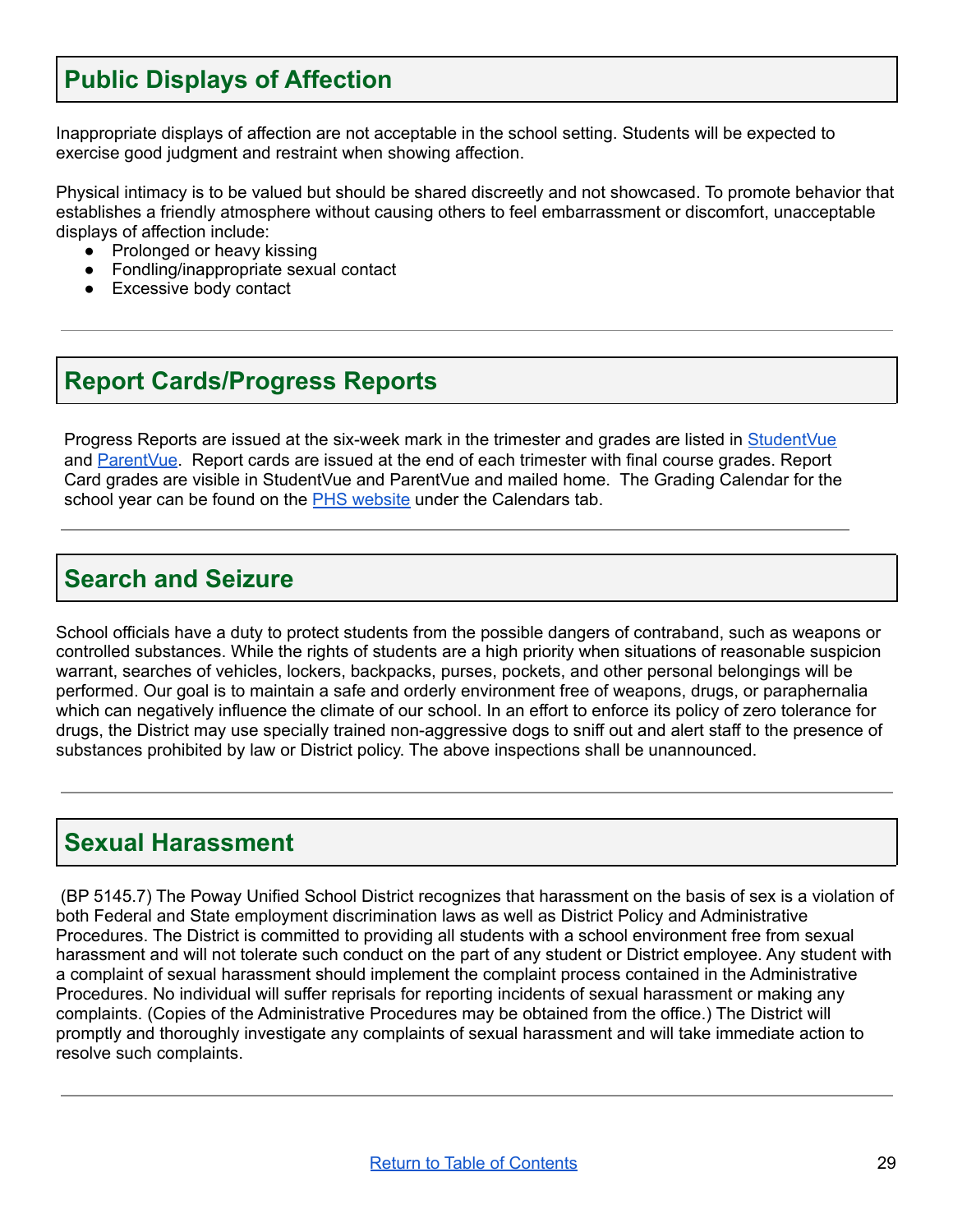### <span id="page-30-0"></span>**Skateboards, Scooters, Rollerblades, and Bicycles**

Skateboards, scooters, and rollerblades are not to be ridden on campus. A general rule is for the wheels not to be touching the ground at any time. Bicycles must be secured in the bike rack.

### <span id="page-30-1"></span>**Smoking/Tobacco Use/Vaping**

State law prohibits smoking, possession, or use of tobacco, or any product containing tobacco (including chewing tobacco, Nicotine, and Vaping devices), by students while on campus or while attending school-sponsored activities. Tobacco use is prohibited before and after school, in the parking lot, in or out of cars, and outside school entrances and areas adjacent to and around school property. Possession of lighters, matches, and other smoking paraphernalia is prohibited. First tobacco violation may result in detention or suspension. Repeated violations will result in suspension.

### <span id="page-30-2"></span>**Student Organizations and Equal Access**

The Governing Board believes that student groups or clubs reinforce the instructional program, give students experience in civics and government, and provide social and recreational activities. Student groups also serve to honor outstanding student achievement and enhance school spirit and students' sense of belonging. Before meeting on school grounds, all student groups shall be authorized by the Principal or designee in accordance with Board policy and administrative regulation. More [information](https://www.powayusd.com/PUSD/media/Board-Images/BoardPolicy/6000/BP-6145-5-Student-Organizations-and-Equal-Access.pdf) can be found in PUSD Board Policy. Guidelines for club policy and procedures are found in the club [handbook.](https://www.powayusd.com/PUSD/media/PHS/PUSD-PHS-ASB-HANDBOOK-8_1.pdf)

### <span id="page-30-3"></span>**Student Services**

The Student Services Office offers support to all students and is here to listen to you, confidentially, in a safe atmosphere of acceptance and non-judgment. Services include support groups, tobacco cessation, drug prevention, and other resources for students and families. Email [sstruck@powayusd.com,](mailto:sstruck@powayusd.com) call to leave a message at 858-748-0245 x5393 or visit the Student Services office inside the Counseling building.

### <span id="page-30-4"></span>**Suspensions**

In the event of an at-home suspension, students are not permitted on school property or at any school-related events, including but not limited to sporting events, performances, and school dances. This is in effect until the first school day following their suspension.

In-school suspensions (ISS) are assigned for the entirety of the school day, regardless of the student's scheduled classes. Students must communicate with their teachers in advance about their assigned ISS and should come prepared with classwork/homework, projects, and/or study materials for each class.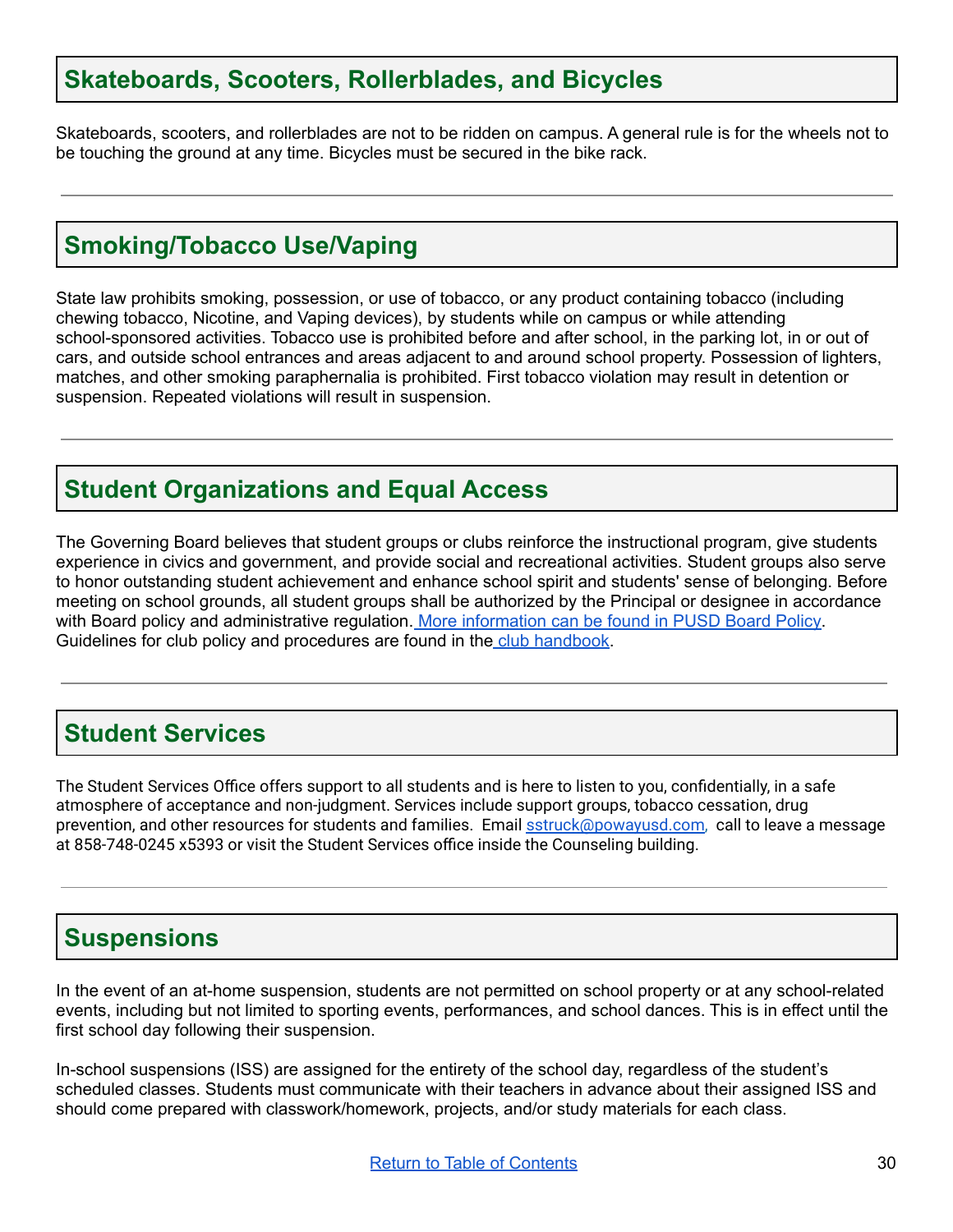# <span id="page-31-0"></span>**Technology - Appropriate Use**

The use of the PUSD computer system is a privilege for which all users (students, staff, and community members) accept responsibility.

The computer system is intended to provide:

- Support for learning
- Additional resources for general information
- Increased opportunities for communication
- Increased opportunities for personal growth

The PUSD computer system must be shared and available to all users. The computer system then may not be used in such a way as to disrupt or interfere with its use by others. Inappropriate conduct in the use of the system includes, but is not limited to:

- Damage, vandalism, or theft of equipment.
- Theft, privacy, or altering of software.
- Theft of services.
- Use of the system to communicate unlawful information or to transmit computer viruses.
- Sending information that is pornographic, obscene, sexist, racist, or abusive.
- Plagiarism of ideas or information.
- Violation of copyright law.
- Use of the system for commercial purposes or political campaigning.
- Other conduct deemed objectionable by PUSD: Inappropriate computer use, including hacking and/or the introduction of a computer virus, violates school rules and will result in disciplinary action. Disciplinary action includes restitution, suspension, being dropped from computer classes with a W/F (withdraw/fail), and the filing of a report with the police. Computer "hacking" is illegally entering a computer system. A computer "virus" is a program that once entered into a computer will destroy software and computer memory (Penal Code, State of California, Section 502 [A-C].

All students will be asked to sign a PUSD Acceptable Use Agreement, Technology, and Telecommunications Resources.

### <span id="page-31-1"></span>**Theft and Property Destruction**

Theft and property destruction may result in police action and possible prosecution. Restitution will be required and disciplinary action will be taken. The parent/guardian is legally responsible to pay for any losses due to proven theft/damage to public property caused by the student.

### <span id="page-31-2"></span>**Titan Center**

The PHS Titan Center is our connection center for college resources and career readiness, and an area for students to relax, study, and use during break, off-roll, and lunch. The Titan Center has a full time Career Guidance Technician available Monday - Friday from 7:00 a.m. to 3:30 p.m. to help with college and career readiness. It's located in the Counseling building, room K-16.

**Titan Center Resources**: Students can attend college presentations, career information presentations, and scholarship workshops. The Career Guidance Tech is available to help students research scholarship opportunities, careers and colleges using a program called [Xello](https://www.powayusd.com/en-US/Schools/HS/PHS/Counseling/Titan-Center-College-Career/College-and-Career-Resources) and college applications. The Titan Center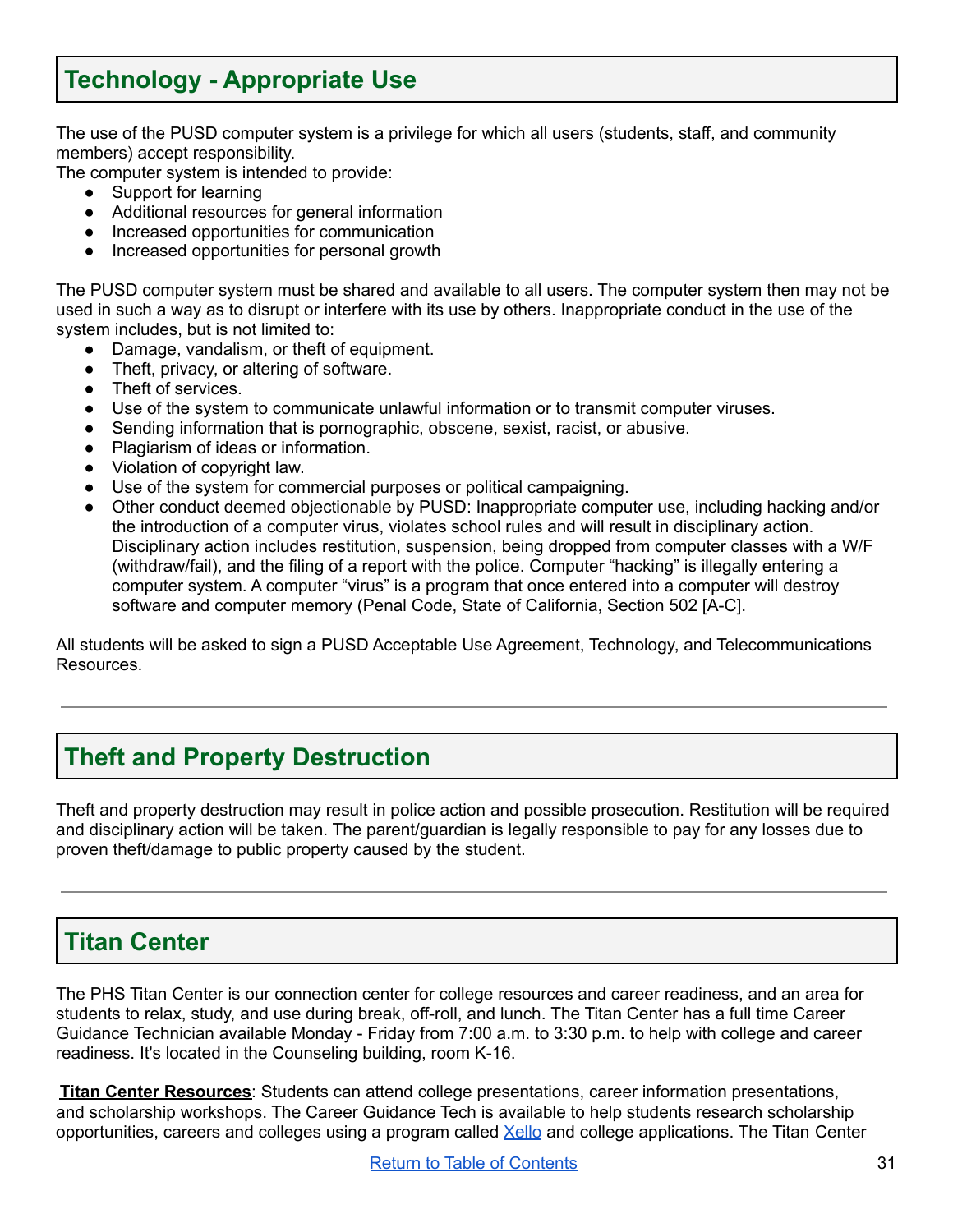has computers and a printer available for use during break, off-rol,l and lunch. Students can browse through summer study opportunities, study abroad options, high school clubs, and military options. Community opportunities are often posted in the Titan Center for students to learn about local trade/vocational opportunities, available internships, part-time jobs, and paid student tutor options. Visit the Titan [Center](https://www.powayusd.com/en-US/Schools/HS/PHS/Counseling/Titan-Center-College-Career/Titan-Center) page on the PHS website for more information.

### <span id="page-32-0"></span>**Transcripts**

For a fee, students/parents can have transcripts sent to any institution through [Parchment.com](http://parchment.com). Parchment will send the transcript to the designated institution(s) either electronically or by USPS. Students/parents can request an "Unofficial Self View - No Fee" transcript copy from Parchment.com for scholarships and personal use, which can be emailed to them directly. Alternatively, current students/parents can fill out a transcript request form, return it to the registrar, and a transcript can be sent to the student or institution via USPS. See the [Transcripts](https://www.powayusd.com/en-US/Schools/HS/PHS/Academics/Transcripts) page on the PHS website for more information.

### <span id="page-32-1"></span>**Truancy**

Students who miss from 15 minutes to a full class period without an approved excuse will be considered to be truant and will be subject to disciplinary action. Students who fail to return to class or leave without permission, regardless of the time missed, will also be considered truant.

If a teacher fails to show up by the time the tardy bell rings, students are to remain by the door until the teacher or administrator arrives. Students who fail to do so will be considered truant.

Students who miss an entire day of school without a legitimate excuse are considered truant from school and are subject to disciplinary action. Excessive absences/ truancies may be referred to the School Attendance Review Board (S.A.R.B.).

Students with excessive truancies risk loss of privileges, including but not limited to parking permits, dances, end-of-year activities, etc.

### <span id="page-32-2"></span>**Unsafe Behavior**

Your physical safety at Poway High School requires that you make mature and appropriate decisions regarding your behavior. Being involved in aggressive "mock fighting," horseplay, or dangerous activities such as scaling fences or sitting "on" moving vehicles can be extremely hazardous. Students are asked to use common sense and good judgment to avoid putting themselves at risk. Students involved in throwing ANY objects at other students or into crowds will be subject to severe disciplinary action.